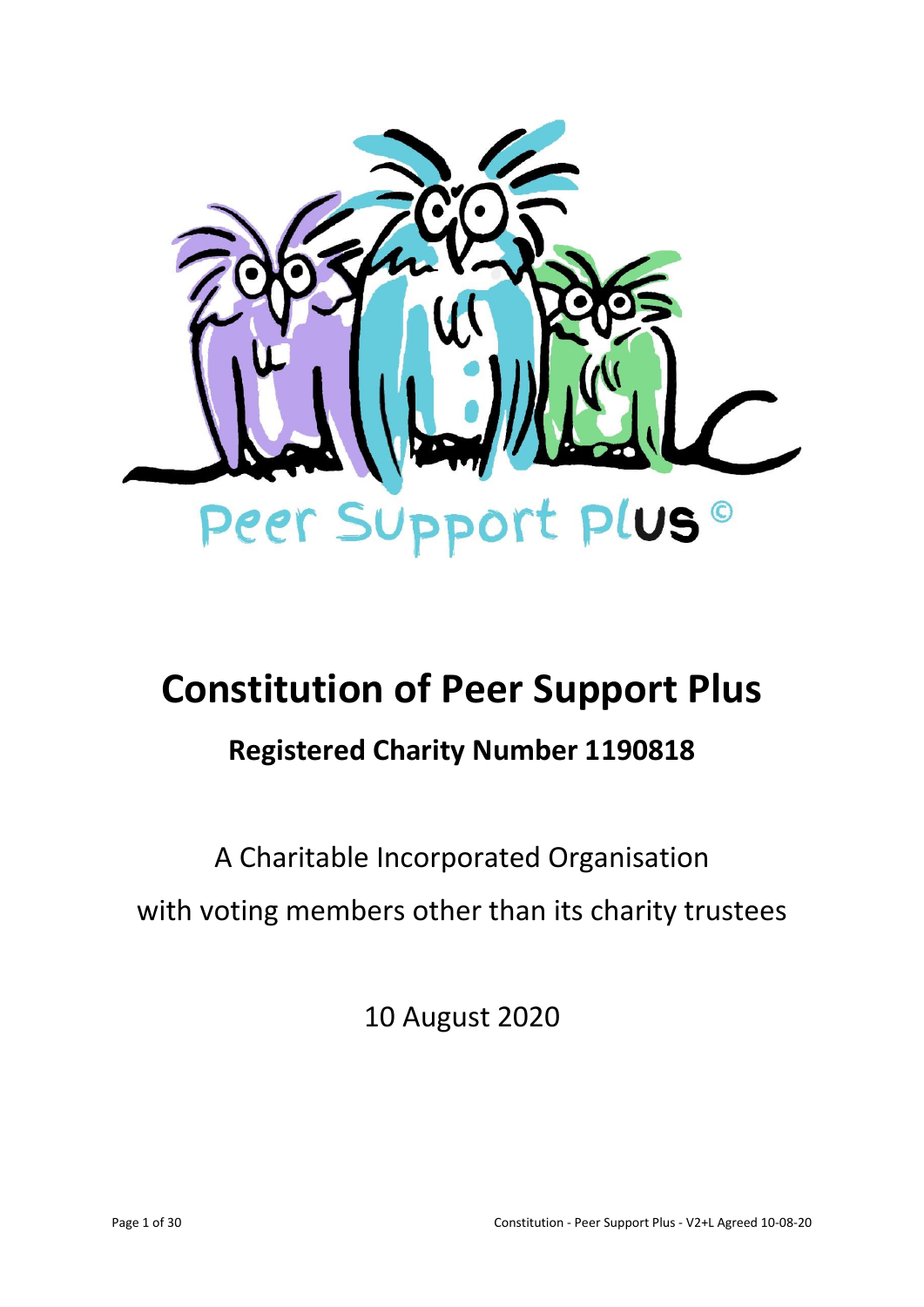## **Date of constitution:** Last amended 10 August 2020

## **1. Name**

The name of the Charitable Incorporated Organisation ("the CIO") is Peer Support Plus

## **2. National Location**

The national location of the principal office of the CIO is in England.

## **3. Objects**

To relieve sickness and preserve health of persons suffering from mental illness of any description or in need of rehabilitation and support as a result of such illness, in the Leeds Metropolitan District, by the provision of;

- Peer to Peer support.
- Educational workshops and courses on managing mental health illness and rehabilitation.
- Advice and guidance on living with mental health illness.

Nothing in this constitution shall authorise an application of the property of the CIO for purposes which are not charitable.

## **4. Powers**

The CIO has power to do anything which is calculated to further its objects or is conducive or incidental to doing so. In particular, the CIO's powers include power to:

- **(1)** borrow money and to charge the whole or any part of its property as security for the repayment of the money borrowed. The CIO must comply as appropriate with sections 124 and 125 of the Charities Act 2011 if it wishes to mortgage land;
- **(2)** buy, take on lease or in exchange, hire or otherwise acquire any property and to maintain and equip it for use;
- **(3)** sell, lease or otherwise dispose of all or any part of the property belonging to the CIO. In exercising this power, the CIO must comply as appropriate with sections 117 and 119-123 of the Charities Act 2011**;**
- **(4)** employ and remunerate such staff as are necessary for carrying out the work of the CIO. The CIO may employ or remunerate a charity trustee only to the extent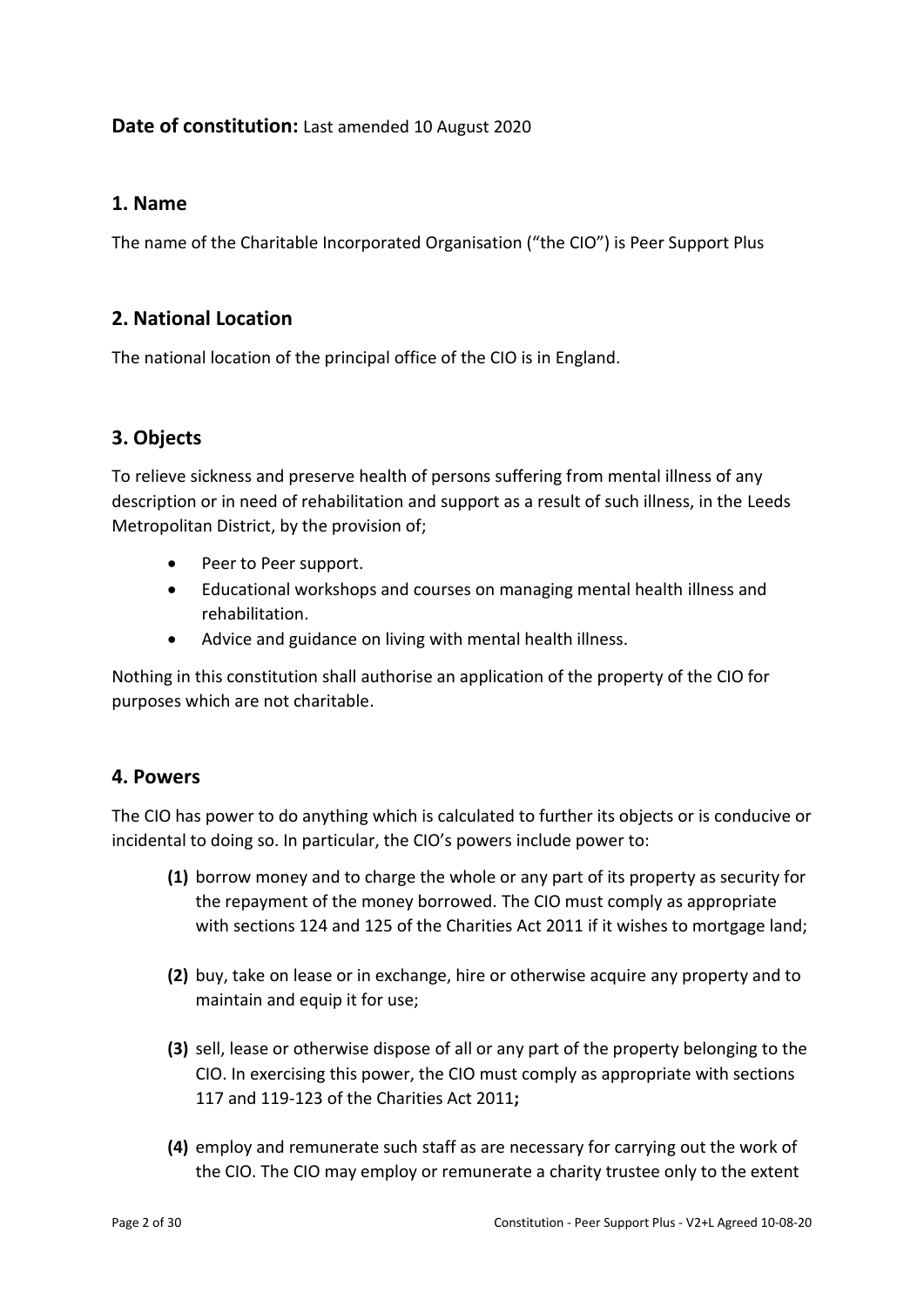that it is permitted to do so by clause 6 (Benefits and payments to charity trustees and connected persons) and provided it complies with the conditions of those clauses;

**(5)** deposit or invest funds, employ a professional fund-manager, and arrange for the investments or other property of the CIO to be held in the name of a nominee, in the same manner and subject to the same conditions as the trustees of a trust are permitted to do by the Trustee Act 2000;

## **5. Application of income and property**

- **(1)** The income and property of the CIO must be applied solely towards the promotion of the objects.
	- **(a)** A charity trustee is entitled to be reimbursed from the property of the CIO or may pay out of such property reasonable expenses properly incurred by him or her when acting on behalf of the CIO.
	- **(b)** A charity trustee may benefit from trustee indemnity insurance cover purchased at the CIO's expense in accordance with, and subject to the conditions in, section 189 of the Charities Act 2011.
- **(2)** None of the income or property of the CIO may be paid or transferred directly or indirectly by way of dividend, bonus or otherwise by way of profit to any member of the CIO. This does not prevent a member who is not also a charity trustee receiving:
	- **(a)** a benefit from the CIO as a beneficiary of the CIO;
	- **(b)** reasonable and proper remuneration for any goods or services supplied to the CIO.
- **(3)** Nothing in this clause shall prevent a charity trustee or connected person receiving any benefit or payment which is authorised by Clause 6.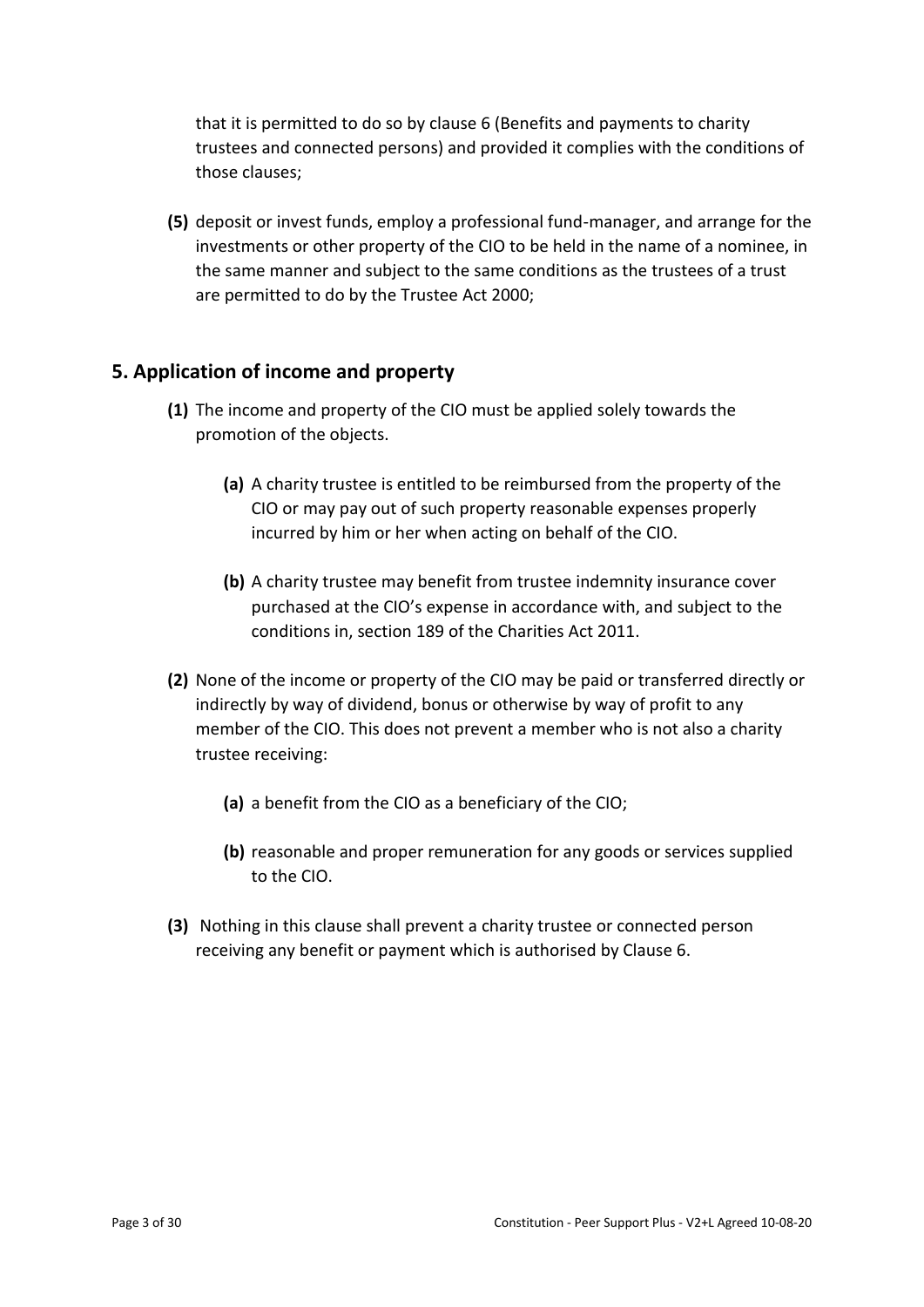## **6. Benefits and payments to charity trustees and connected persons**

#### **(1) General provisions**

No charity trustee or connected person may:

- **(a)** buy or receive any goods or services from the CIO on terms preferential to those applicable to members of the public;
- **(b)** sell goods, services, or any interest in land to the CIO;
- **(c)** be employed by, or receive any remuneration from, the CIO;
- **(d)** receive any other financial benefit from the CIO;

unless the payment or benefit is permitted by sub-clause (2) of this clause, or authorised by the court or the prior written consent of the Charity Commission ("the Commission") has been obtained. In this clause, a "financial benefit" means a benefit, direct or indirect, which is either money or has a monetary value.

#### **(2) Scope and powers permitting trustees' or connected persons' benefits:**

- **(a)** A charity trustee or connected person may receive a benefit from the CIO as a beneficiary of the CIO provided that a majority of the trustees do not benefit in this way.
- **(b)** A charity trustee or connected person may enter into a contract for the supply of services, or of goods that are supplied in connection with the provision of services, to the CIO where that is permitted in accordance with, and subject to the conditions in, section 185 to 188 of the Charities Act 2011.
- **(c)** Subject to sub-clause (3) of this clause a charity trustee or connected person may provide the CIO with goods that are not supplied in connection with services provided to the CIO by the charity trustee or connected person.
- **(d)** A charity trustee or connected person may receive interest on money lent to the CIO at a reasonable and proper rate which must be not more than the Bank of England bank rate (also known as the base rate)**.**
- **(e)** A charity trustee or connected person may receive rent for premises let by the trustee or connected person to the CIO. The amount of the rent and the other terms of the lease must be reasonable and proper. The charity trustee concerned must withdraw from any meeting at which such a proposal or the rent or other terms of the lease are under discussion.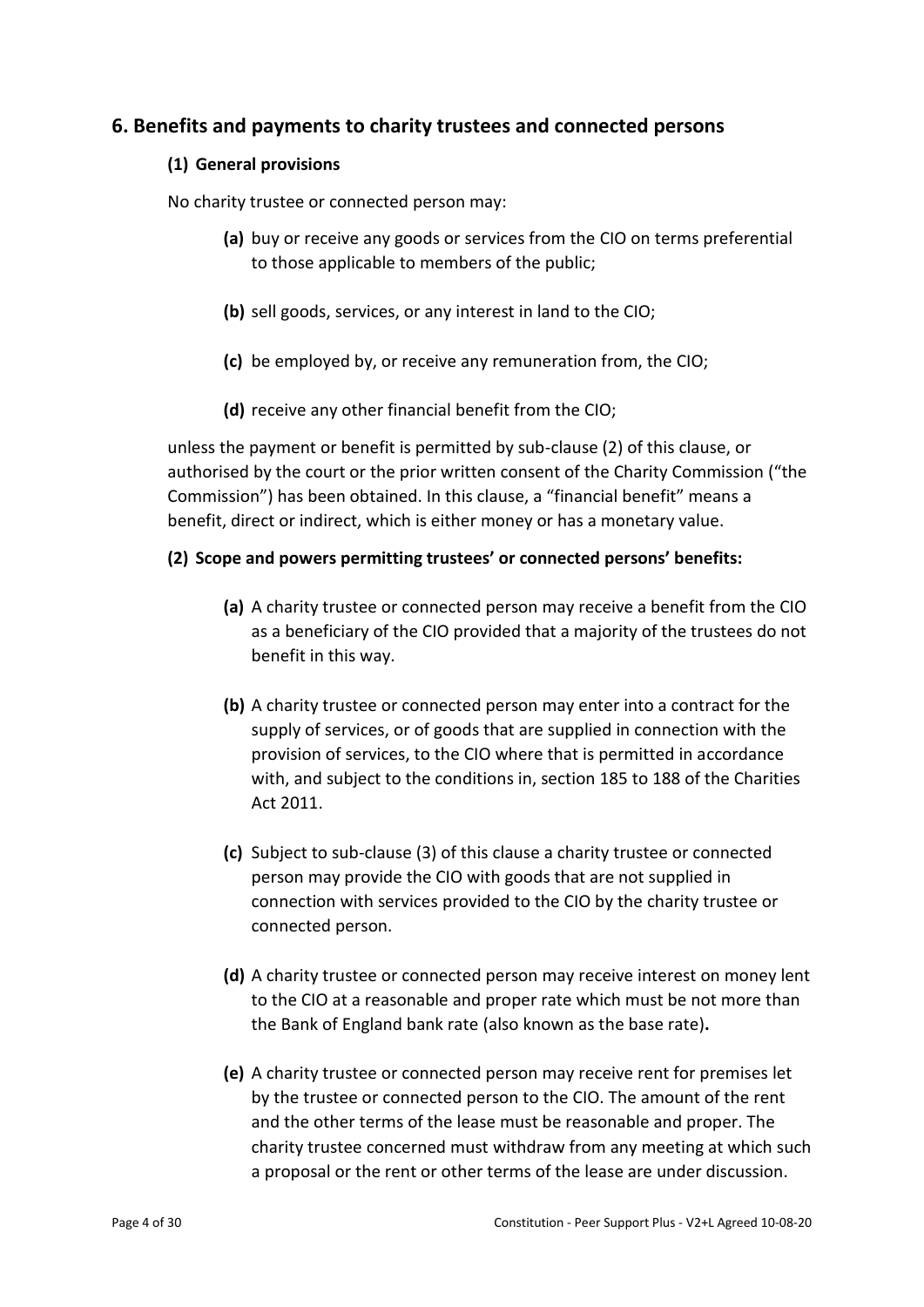**(f)** A charity trustee or connected person may take part in the normal trading and fundraising activities of the CIO on the same terms as members of the public.

#### **(3) Payment for supply of goods only – controls**

The CIO and its charity trustees may only rely upon the authority provided by subclause (2)(c) of this clause if each of the following conditions is satisfied:

- **(a)** The amount or maximum amount of the payment for the goods is set out in a written agreement between the CIO and the charity trustee or connected person supplying the goods ("the supplier")
- **(b)** The amount or maximum amount of the payment for the goods does not exceed what is reasonable in the circumstances for the supply of the goods in question.
- **(c)** The other charity trustees are satisfied that it is in the best interests of the CIO to contract with the supplier rather than with someone who is not a charity trustee or connected person. In reaching that decision the charity trustees must balance the advantage of contracting with a charity trustee or connected person against the disadvantages of doing so.
- **(d)** The supplier is absent from the part of any meeting at which there is discussion of the proposal to enter into a contract or arrangement with him or her or it with regard to the supply of goods to the CIO.
- **(e)** The supplier does not vote on any such matter and is not to be counted when calculating whether a quorum of charity trustees is present at the meeting.
- **(f)** The reason for their decision is recorded by the charity trustees in the minute book.
- **(g)** A majority of the charity trustees then in office are not in receipt of remuneration or payments authorised by clause 6.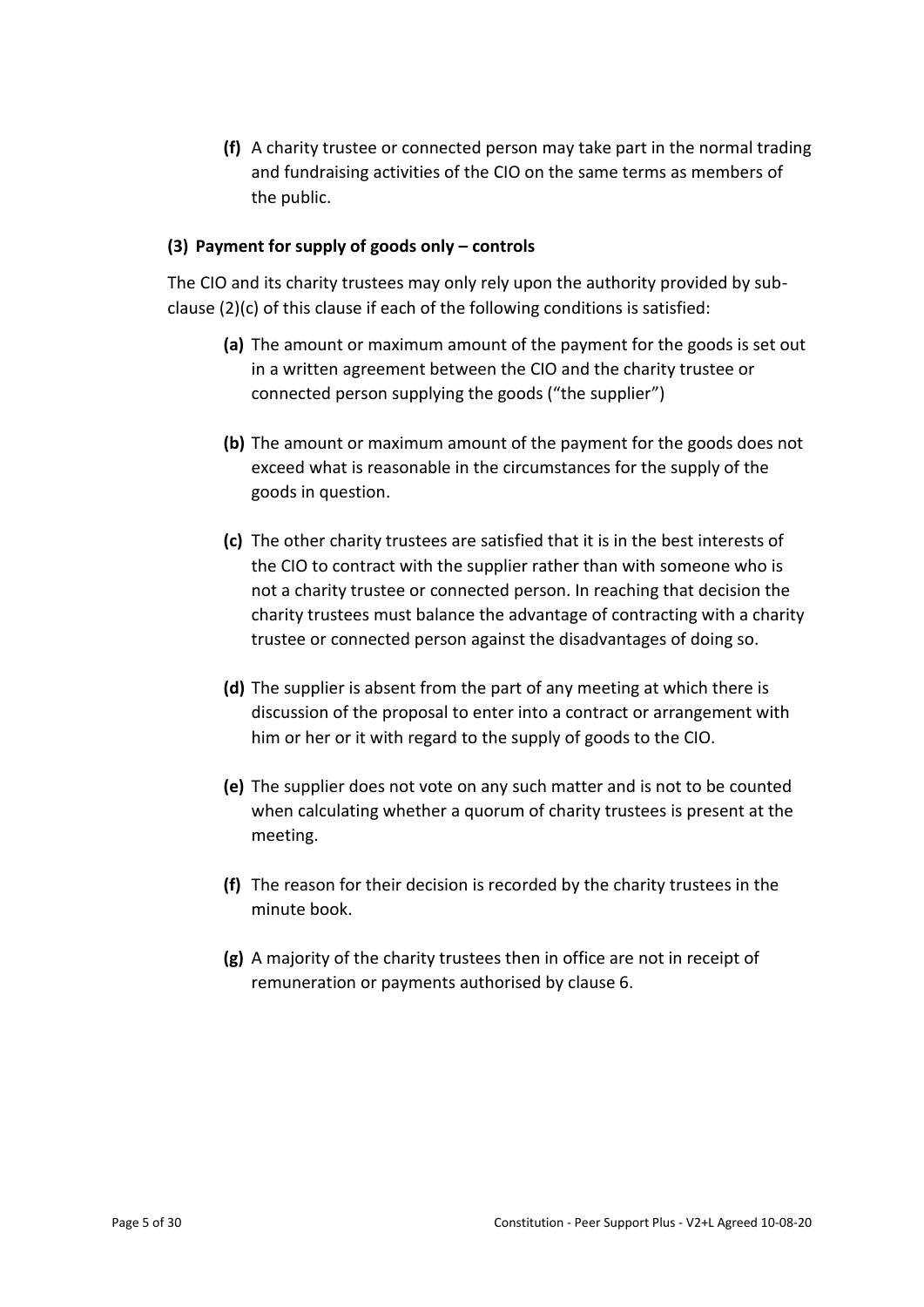#### **(4) In sub-clauses (2) and (3) of this clause:**

- **(a)** "the CIO" includes any company in which the CIO:
	- **(i)** holds more than 50% of the shares; or
	- **(ii)** controls more than 50% of the voting rights attached to the shares; or
	- **(iii)**has the right to appoint one or more directors to the board of the company;
- **(b)** "connected person" includes any person within the definition set out in clause [30] (Interpretation);

## **7. Conflicts of interest and conflicts of loyalty**

A charity trustee must:

- **(1)** declare the nature and extent of any interest, direct or indirect, which he or she has in a proposed transaction or arrangement with the CIO or in any transaction or arrangement entered into by the CIO which has not previously been declared; and
- **(2)** absent himself or herself from any discussions of the charity trustees in which it is possible that a conflict of interest will arise between his or her duty to act solely in the interests of the CIO and any personal interest (including but not limited to any financial interest).

Any charity trustee absenting himself or herself from any discussions in accordance with this clause must not vote or be counted as part of the quorum in any decision of the charity trustees on the matter.

## **8. Liability of members to contribute to the assets of the CIO if it is wound up**

If the CIO is wound up, the members of the CIO have no liability to contribute to its assets and no personal responsibility for settling its debts and liabilities.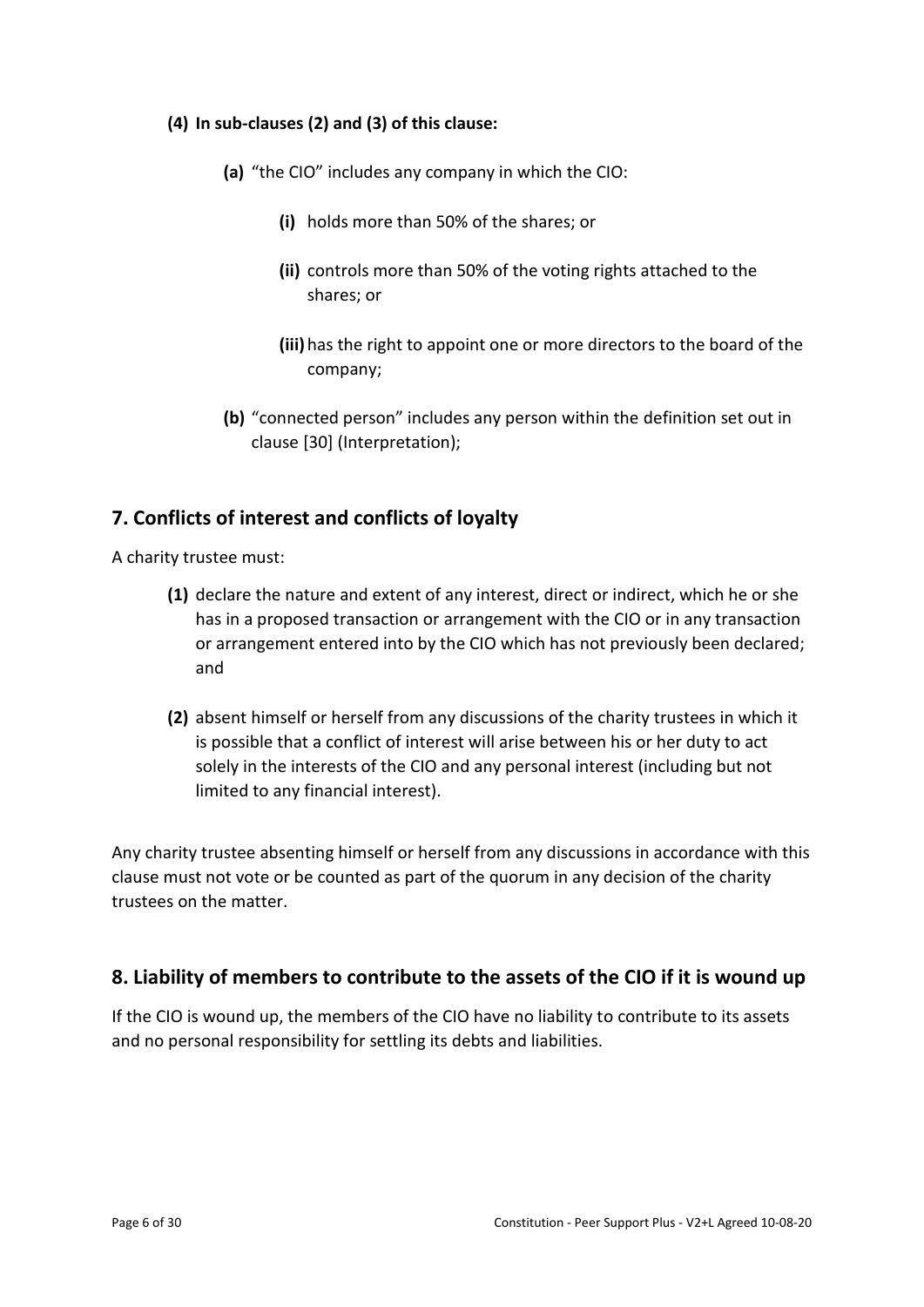## **9. Membership of the CIO**

#### **(1) Admission of new members**

#### **(a) Eligibility**

Membership of the CIO is open to anyone who is interested in furthering its purposes, and who, by applying for membership, has indicated his, her or its agreement to become a member and acceptance of the duty of members set out in sub-clause (3) of this clause.

A member may be an individual, a corporate body, or an individual or corporate body representing an organisation which is not incorporated.

#### **(b) Admission procedure**

The charity trustees:

- **(i)** may require applications for membership to be made in any reasonable way that they decide;
- **(ii)** shall, if they approve an application for membership, notify the applicant of their decision within 42 days;
- **(iii)**may refuse an application for membership if they believe that it is in the best interests of the CIO for them to do so;
- **(iv)**shall, if they decide to refuse an application for membership, give the applicant their reasons for doing so, within 21 days of the decision being taken, and give the applicant the opportunity to appeal against the refusal; and
- **(v)** shall give fair consideration to any such appeal, and shall inform the applicant of their decision within 21 days of the decision being taken, but any decision to confirm refusal of the application for membership shall be final.

## **(2) Transfer of membership**

Membership of the CIO cannot be transferred to anyone else [except in the case of an individual or corporate body representing an organisation which is not incorporated, whose membership may be transferred by the unincorporated organisation to a new representative. Such transfer of membership does not take effect until the CIO has received written notification of the transfer].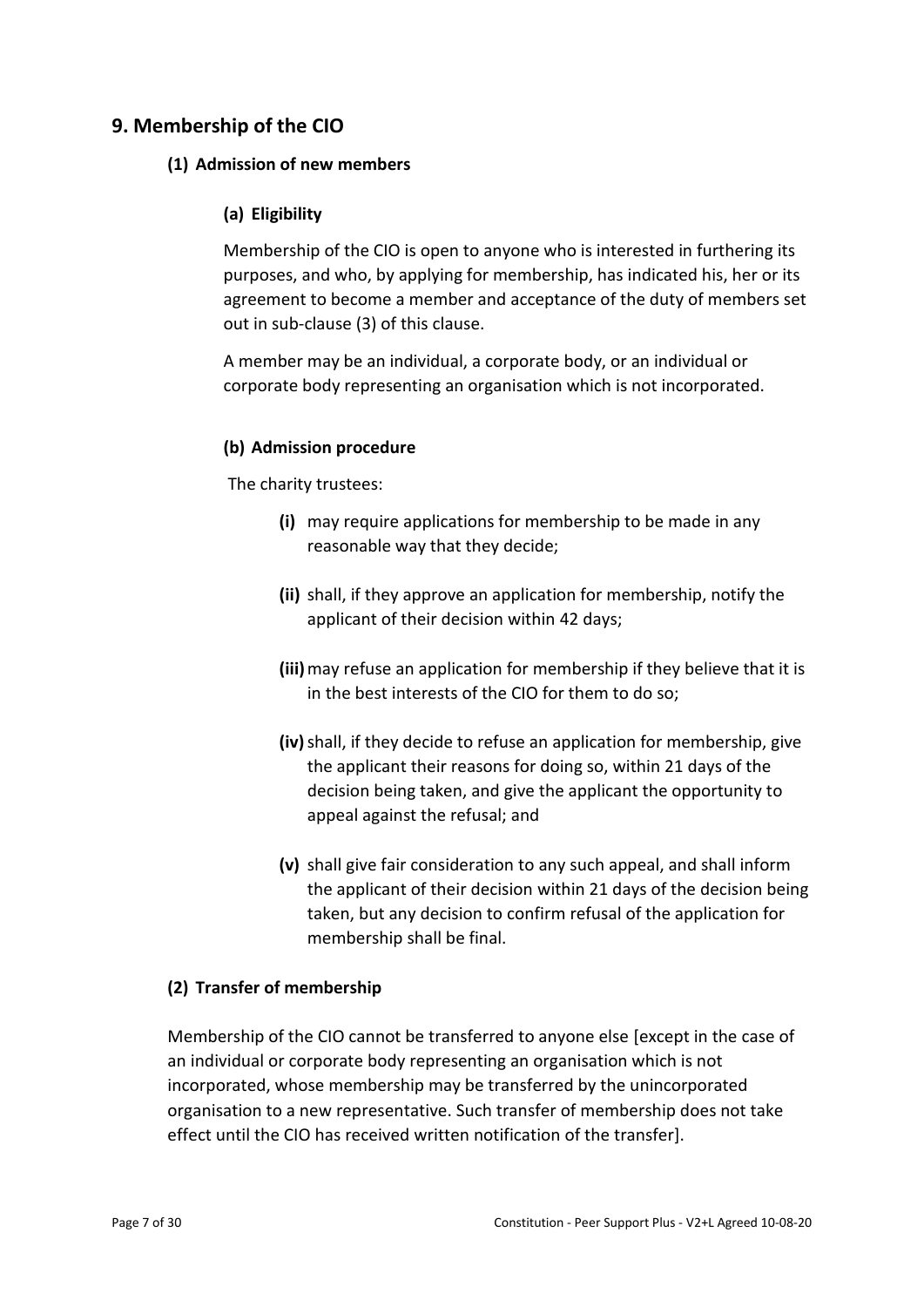#### **(3) Duty of members**

It is the duty of each member of the CIO to exercise his or her powers as a member of the CIO in the way he or she decides in good faith would be most likely to further the purposes of the CIO.

#### **(4) Termination of membership**

- **(a)** Membership of the CIO comes to an end if:
	- **(i)** the member dies, or, in the case of an organisation (or the representative of an organisation) that organisation ceases to exist; or
	- **(ii)** the member sends a notice of resignation to the charity trustees; or
	- **(iii)** any sum of money owed by the member to the CIO is not paid in full within six months of its falling due; or
	- **(iv)**the charity trustees decide that it is in the best interests of the CIO that the member in question should be removed from membership, and pass a resolution to that effect.
- **(b)** Before the charity trustees take any decision to remove someone from membership of the CIO they must:
	- **(i)** inform the member of the reasons why it is proposed to remove him, her or it from membership;
	- **(ii)** give the member at least 21 clear days' notice in which to make representations to the charity trustees as to why he, she or it should not be removed from membership;
	- **(iii)** at a duly constituted meeting of the charity trustees, consider whether or not the member should be removed from membership;
	- **(iv)** consider at that meeting any representations which the member makes as to why the member should not be removed; and
	- **(v)** allow the member, or the member's representative, to make those representations in person at that meeting, if the member so chooses.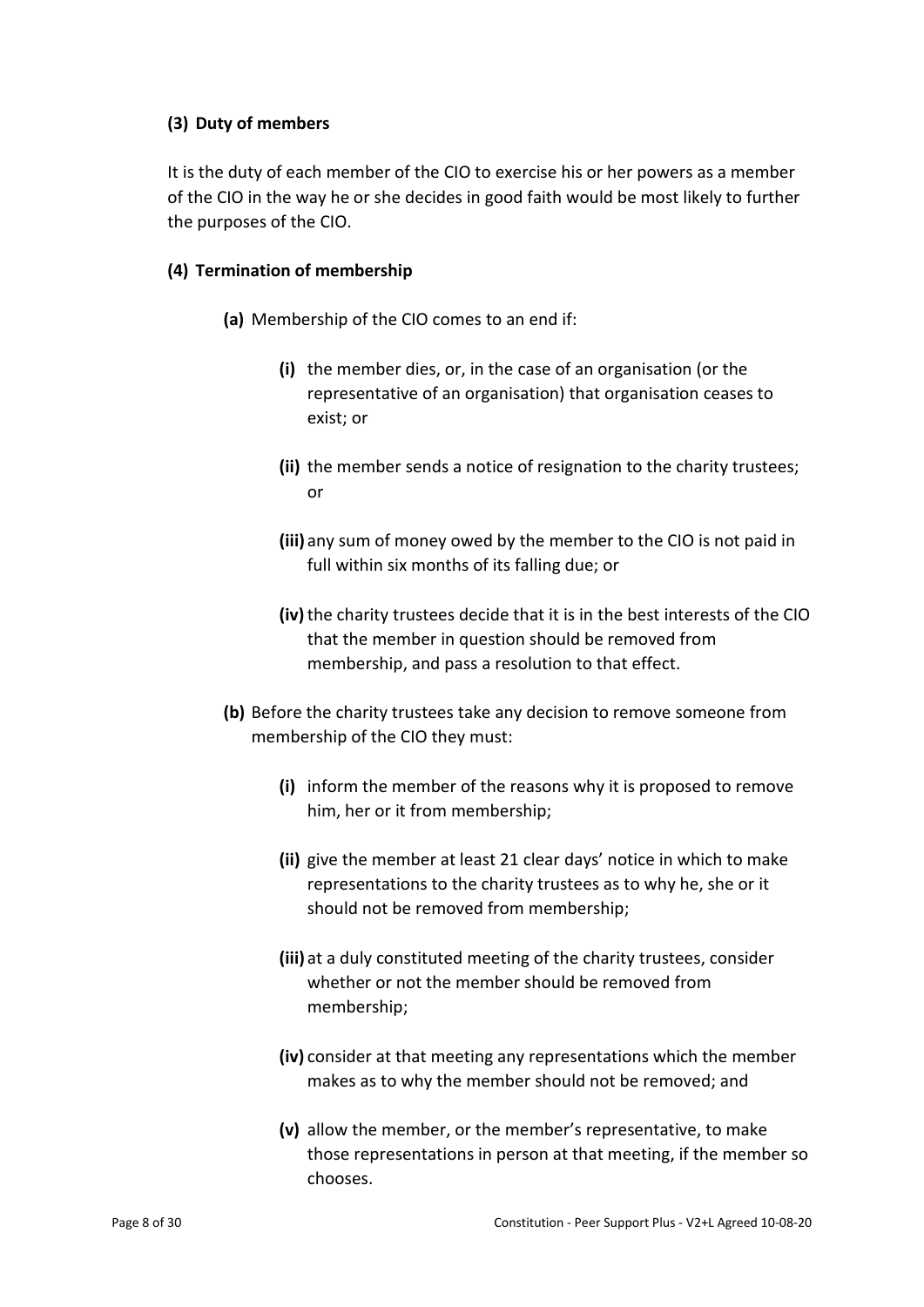#### **(5) Membership fees**

The CIO may require members to pay reasonable membership fees to the CIO.

## **10. Members' decisions**

#### **(1) General provisions**

Except for those decisions that must be taken in a particular way as indicated in subclause (4) of this clause, decisions of the members of the CIO may be taken either by vote at a general meeting as provided in sub-clause (2) of this clause or by written resolution as provided in subclause (3) of this clause.

#### **(2) Taking ordinary decisions by vote**

Subject to sub-clause (4) of this clause, any decision of the members of the CIO may be taken by means of a resolution at a general meeting. Such a resolution may be passed by a simple majority of votes cast at the meeting (including votes cast by postal or email ballot, and proxy votes).

#### **(3) Taking ordinary decisions by written resolution without a general meeting**

- **(a)** Subject to sub-clause (4) of this clause, a resolution in writing agreed by a simple majority of all the members who would have been entitled to vote upon it had it been proposed at a general meeting shall be effective, provided that:
	- **(i)** a copy of the proposed resolution has been sent to all the members eligible to vote; and
	- **(ii)** a simple majority of members has signified its agreement to the resolution in a document or documents which are received at the principal office within the period of 28 days beginning with the circulation date. The document signifying a member's agreement must be authenticated by their signature (or in the case of an organisation which is a member, by execution according to its usual procedure), by a statement of their identity accompanying the document, or in such other manner as the CIO has specified.
- **(b)** The resolution in writing may comprise several copies to which one or more members has signified their agreement.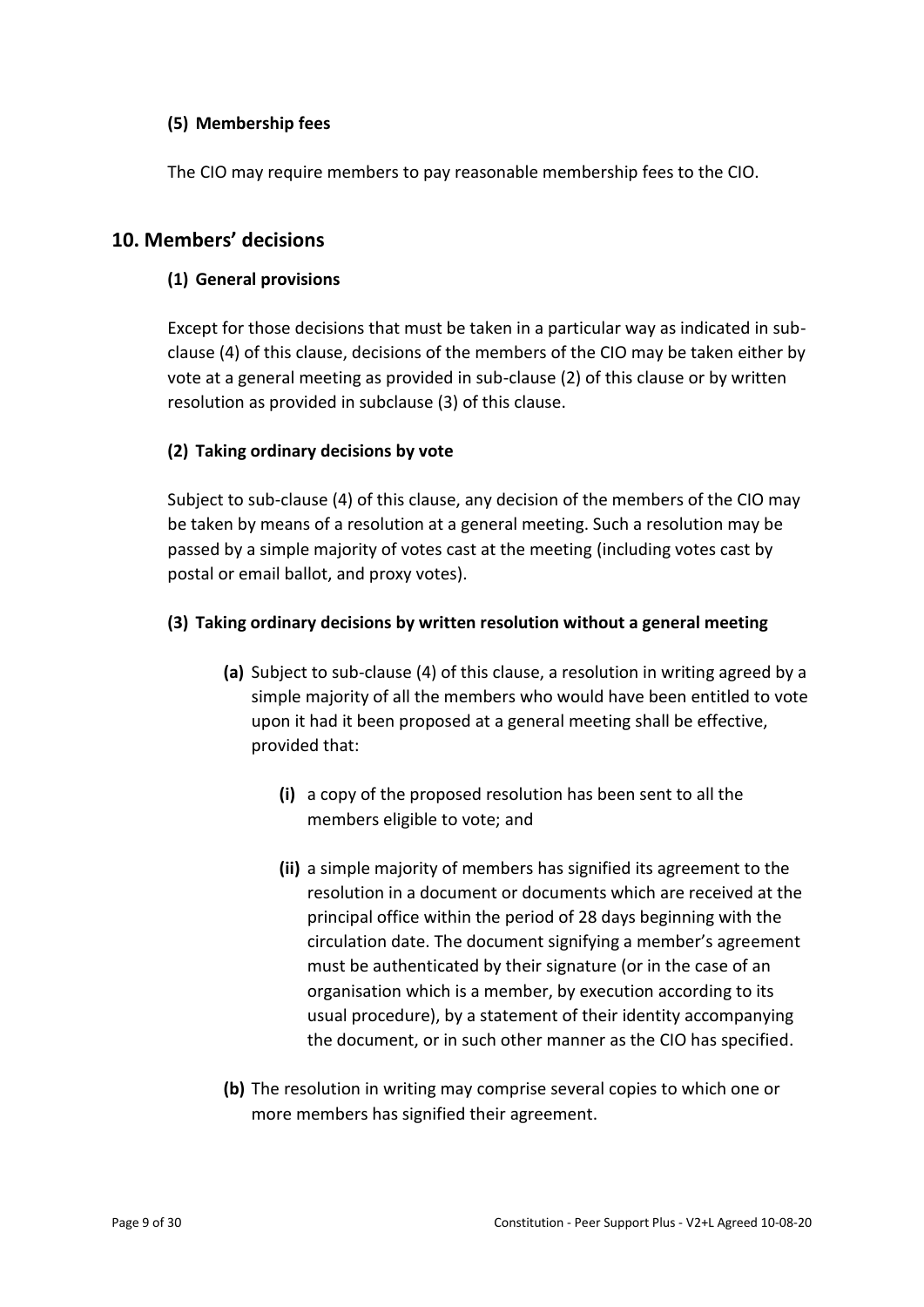- **(c)** Eligibility to vote on the resolution is limited to members who are members of the CIO on the date when the proposal is first circulated in accordance with paragraph (a) above.
- **(d)** Not less than 10% of the members of the CIO may request the charity trustees to make a proposal for decision by the members.
- **(e)** The charity trustees must within 21 days of receiving such a request comply with it if:
	- **(i)** The proposal is not frivolous or vexatious, and does not involve the publication of defamatory material;
	- **(ii)** The proposal is stated with sufficient clarity to enable effect to be given to it if it is agreed by the members; and
	- **(iii)** Effect can lawfully be given to the proposal if it is so agreed.
- **(f)** Sub-clauses (a) to (c) of this clause apply to a proposal made at the request of members.

#### **(4) Decisions that must be taken in a particular way**

- **(a)** Any decision to remove a trustee must be taken in accordance with clause 15(2).
- **(b)** Any decision to amend this constitution must be taken in accordance with clause 28 of this constitution (Amendment of Constitution).
- **(c)** Any decision to wind up or dissolve the CIO must be taken in accordance with clause 29 of this constitution (Voluntary winding up or dissolution). Any decision to amalgamate or transfer the undertaking of the CIO to one or more other CIOs must be taken in accordance with the provisions of the Charities Act 2011.

## **11. General meetings of members**

## **(1) Types of general meeting**

There must be an annual general meeting (AGM) of the members of the CIO. The first AGM must be held within 18 months of the registration of the CIO, and subsequent AGMs must be held at intervals of not more than 15 months. The AGM must receive the annual statement of accounts (duly audited or examined where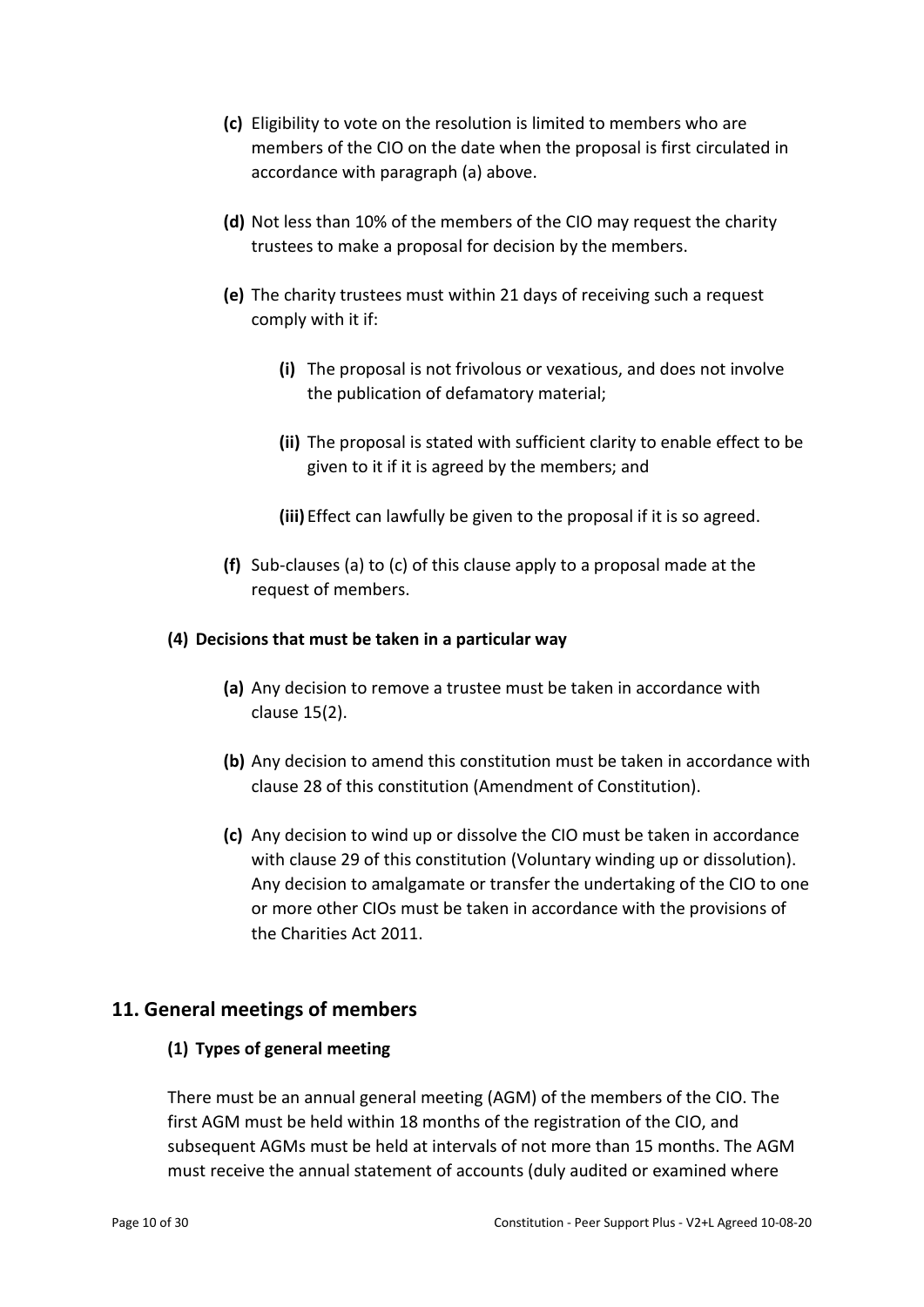applicable) and the trustees' annual report, and must elect trustees as required under clause 13.

Other general meetings of the members of the CIO may be held at any time.

All general meetings must be held in accordance with the following provisions

#### **(2) Calling general meetings**

- **(a)** The charity trustees:
	- **(i)** must call the annual general meeting of the members of the CIO in accordance with sub-clause (1) of this clause, and identify it as such in the notice of the meeting; and
	- **(ii)** may call any other general meeting of the members at any time.
- **(b)** The charity trustees must, within 21 days, call a general meeting of the members of the CIO if:
	- **(i)** they receive a request to do so from at least 10% of the members of the CIO; and
	- **(ii)** the request states the general nature of the business to be dealt with at the meeting, and is authenticated by the member(s) making the request.
- **(c)** If, at the time of any such request, there has not been any general meeting of the members of the CIO for more than 12 months, then subclause (b)(i) of this clause shall have effect as if 5% were substituted for 10%.
- **(d)** Any such request may include particulars of a resolution that may properly be proposed, and is intended to be proposed, at the meeting.
- **(e)** A resolution may only properly be proposed if it is lawful, and is not defamatory, frivolous or vexatious.
- **(f)** Any general meeting called by the charity trustees at the request of the members of the CIO must be held within 28 days from the date on which it is called.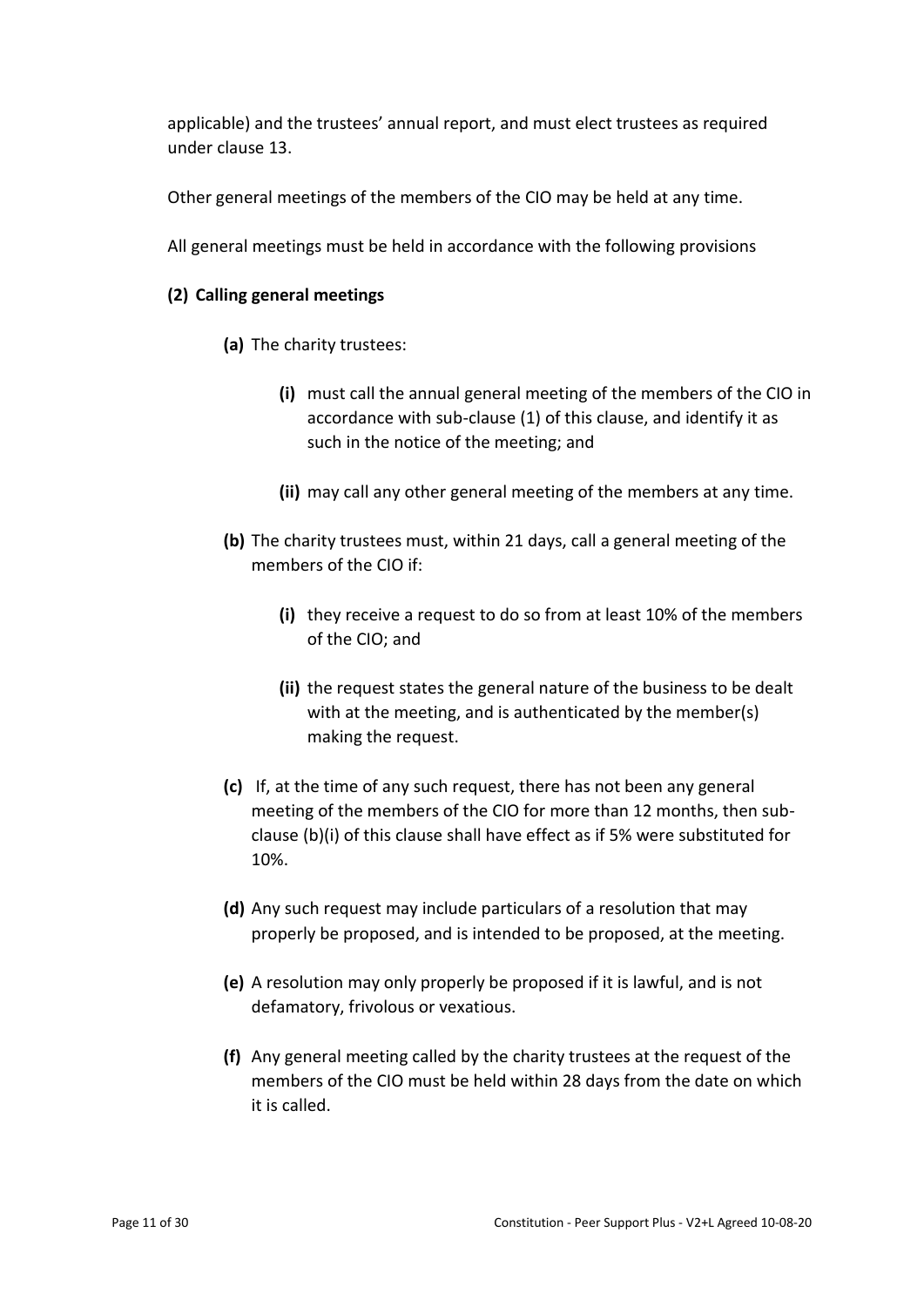- **(g)** If the charity trustees fail to comply with this obligation to call a general meeting at the request of its members, then the members who requested the meeting may themselves call a general meeting.
- **(h)** A general meeting called in this way must be held not more than 3 months after the date when the members first requested the meeting.
- **(i)** The CIO must reimburse any reasonable expenses incurred by the members calling a general meeting by reason of the failure of the charity trustees to duly call the meeting, but the CIO shall be entitled to be indemnified by the charity trustees who were responsible for such failure.

#### **(3) Notice of general meetings**

- **(a)** The charity trustees, or, as the case may be, the relevant members of the CIO, must give at least 14 clear days' notice of any general meeting to all of the members, and to any charity trustee of the CIO who is not a member.
- **(b)** If it is agreed by not less than 90% of all members of the CIO, any resolution may be proposed and passed at the meeting even though the requirements of sub-clause (3) (a) of this clause have not been met. This sub-clause does not apply where a specified period of notice is strictly required by another clause in this constitution, by the Charities Act 2011 or by the General Regulations.
- **(c)** The notice of any general meeting must:
	- **(i)** state the time and date of the meeting:
	- **(ii)** give the address at which the meeting is to take place;
	- **(iii)** give particulars of any resolution which is to be moved at the meeting, and of the general nature of any other business to be dealt with at the meeting; and
	- **(iv)** if a proposal to alter the constitution of the CIO is to be considered at the meeting, include the text of the proposed alteration;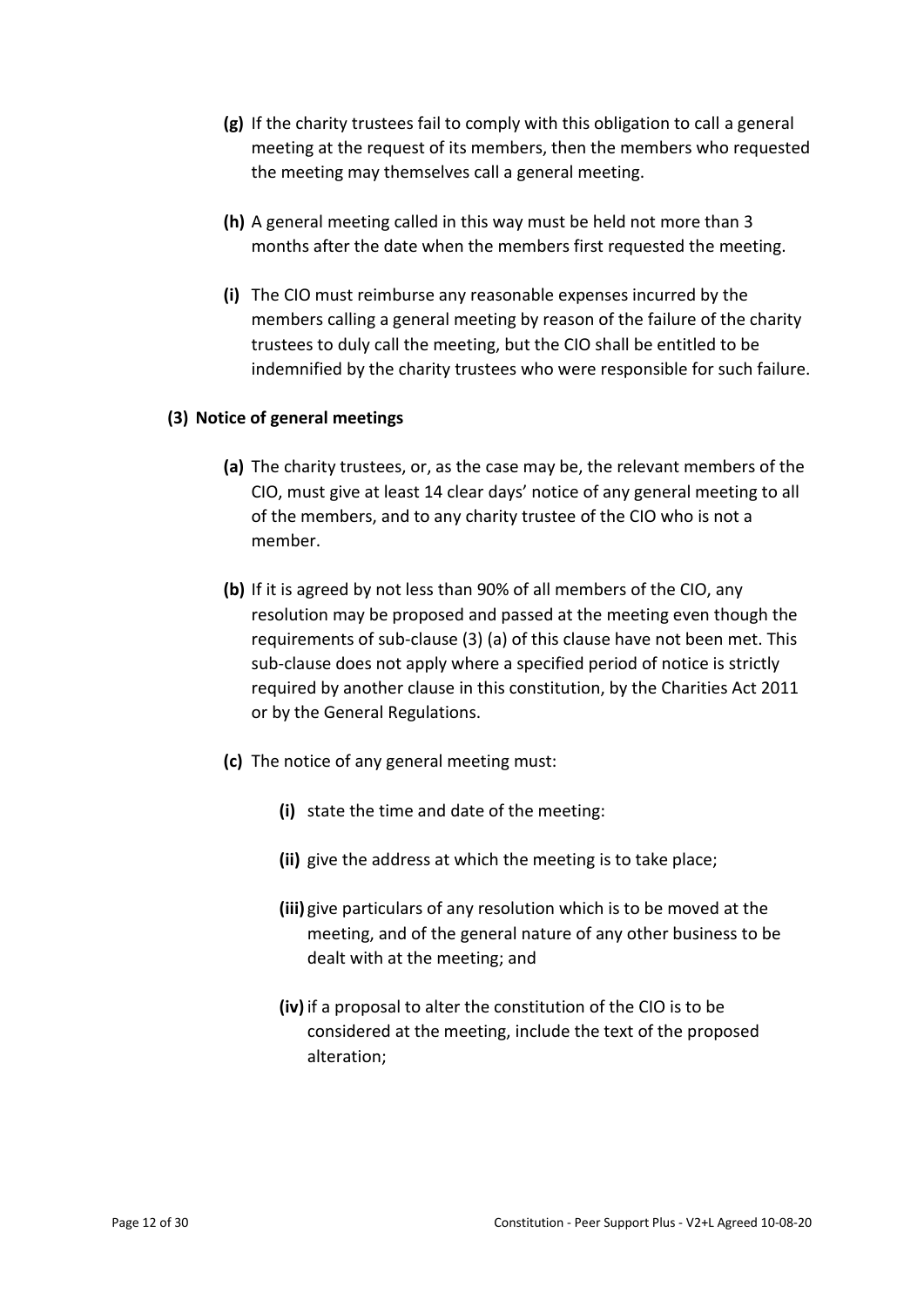- **(v)** include, with the notice for the AGM, the annual statement of accounts and trustees' annual report, details of persons standing for election or re-election as trustee, or where allowed under clause 22 (Use of electronic communication), details of where the information may be found on the CIO's website**.**
- **(d)** Proof that an envelope containing a notice was properly addressed, prepaid and posted; or that an electronic form of notice was properly addressed and sent, shall be conclusive evidence that the notice was given. Notice shall be deemed to be given 48 hours after it was posted or sent.
- **(e)** The proceedings of a meeting shall not be invalidated because a member who was entitled to receive notice of the meeting did not receive it because of accidental omission by the CIO.

## **(4) Chairing of general meetings**

The person nominated as chair by the charity trustees under clause 19(2) (Chairing of meetings), shall, if present at the general meeting and willing to act, preside as chair of the meeting. Subject to that, the members of the CIO who are present at a general meeting shall elect a chair to preside at the meeting.

## **(5) Quorum at general meetings**

- **(a)** No business may be transacted at any general meeting of the members of the CIO unless a quorum is present when the meeting starts.
- **(b)** Subject to the following provisions, the quorum for general meetings shall be the greater of 5% or three members. An organisation represented by a person present at the meeting in accordance with sub-clause (9) of this clause, is counted as being present in person.
- **(c)** If the meeting has been called by or at the request of the members and a quorum is not present within 15 minutes of the starting time specified in the notice of the meeting, the meeting is closed.
- **(d)** If the meeting has been called in any other way and a quorum is not present within 15 minutes of the starting time specified in the notice of the meeting, the chair must adjourn the meeting. The date, time and place at which the meeting will resume must either be announced by the chair or be notified to the CIO's members at least seven clear days before the date on which it will resume.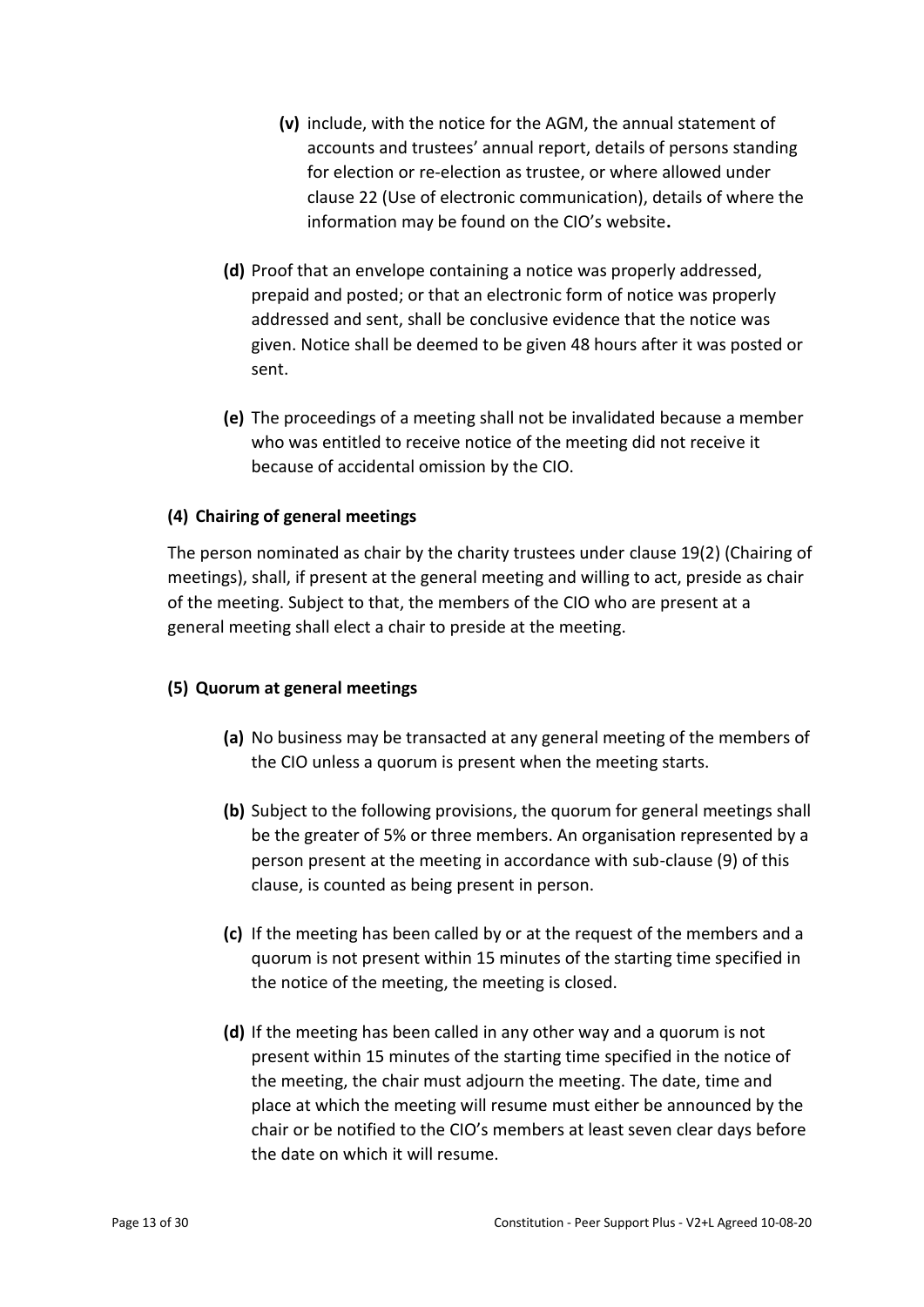- **(e)** If a quorum is not present within 15 minutes of the start time of the adjourned meeting, the member or members present at the meeting constitute a quorum.
- **(f)** If at any time during the meeting a quorum ceases to be present, the meeting may discuss issues and make recommendations to the trustees but may not make any decisions. If decisions are required which must be made by a meeting of the members, the meeting must be adjourned.

#### **(6) Voting at general meetings**

- **(a)** Any decision other than one falling within clause 10(4) (Decisions that must be taken in a particular way) shall be taken by a simple majority of votes cast at the meeting (including proxy and postal votes). Every member has one vote.
- **(b)** A resolution put to the vote of a meeting shall be decided on a show of hands, unless (before or on the declaration of the result of the show of hands) a poll is duly demanded. A poll may be demanded by the chair or by at least 10% of the members present in person or by proxy at the meeting.
- **(c)** A poll demanded on the election of a person to chair the meeting or on a question of adjournment must be taken immediately. A poll on any other matter shall be taken, and the result of the poll shall be announced, in such manner as the chair of the meeting shall decide, provided that the poll must be taken, and the result of the poll announced, within 30 days of the demand for the poll.
- **(d)** A poll may be taken:
	- **(i)** at the meeting at which it was demanded; or
	- **(ii)** at some other time and place specified by the chair; or
	- **(iii)**through the use of postal or electronic communications.
- **(e)** In the event of an equality of votes, whether on a show of hands or on a poll, the chair of the meeting shall have a second, or casting vote.
- (f) Any objection to the qualification of any voter must be raised at the meeting at which the vote is cast and the decision of the chair of the meeting shall be final.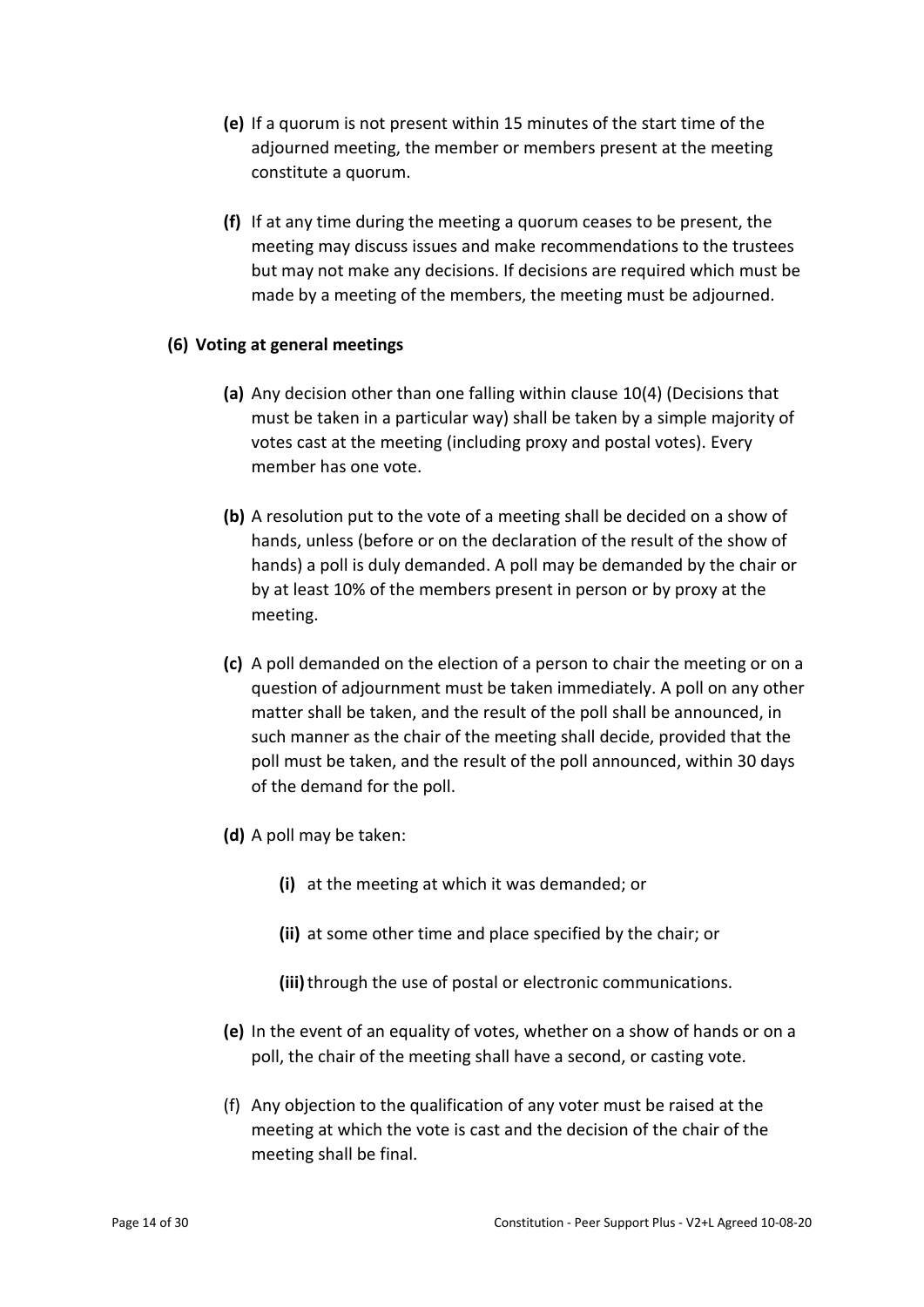#### **(7) Proxy voting**

- **(a)** Any member of the CIO may appoint another person as a proxy to exercise all or any of that member's rights to attend, speak and vote at a general meeting of the CIO. Proxies must be appointed by a notice in writing (a "proxy notice") which:
	- **(i)** states the name and address of the member appointing the proxy;
	- **(ii)** identifies the person appointed to be that member's proxy and the general meeting in relation to which that person is appointed;
	- **(iii)**is signed by or on behalf of the member appointing the proxy, or is authenticated in such manner as the CIO may determine; and
	- **(iv)** is delivered to the CIO in accordance with the constitution and any instructions contained in the notice of the general meeting to which they relate.
- **(b)** The CIO may require proxy notices to be delivered in a particular form, and may specify different forms for different purposes.
- **(c)** Proxy notices may (but do not have to) specify how the proxy appointed under them is to vote (or that the proxy is to abstain from voting) on one or more resolutions.
- **(d)** Unless a proxy notice indicates otherwise, it must be treated as:
	- **(i)** allowing the person appointed under it as a proxy discretion as to how to vote on any ancillary or procedural resolutions put to the meeting; and
	- **(ii)** appointing that person as a proxy in relation to any adjournment of the general meeting to which it relates as well as the meeting itself.
- **(e)** A member who is entitled to attend, speak or vote (either on a show of hands or on a poll) at a general meeting remains so entitled in respect of that meeting or any adjournment of it, even though a valid proxy notice has been delivered to the CIO by or on behalf of that member.
- **(f)** An appointment under a proxy notice may be revoked by delivering to the CIO a notice in writing given by or on behalf of the member by whom or on whose behalf the proxy notice was given.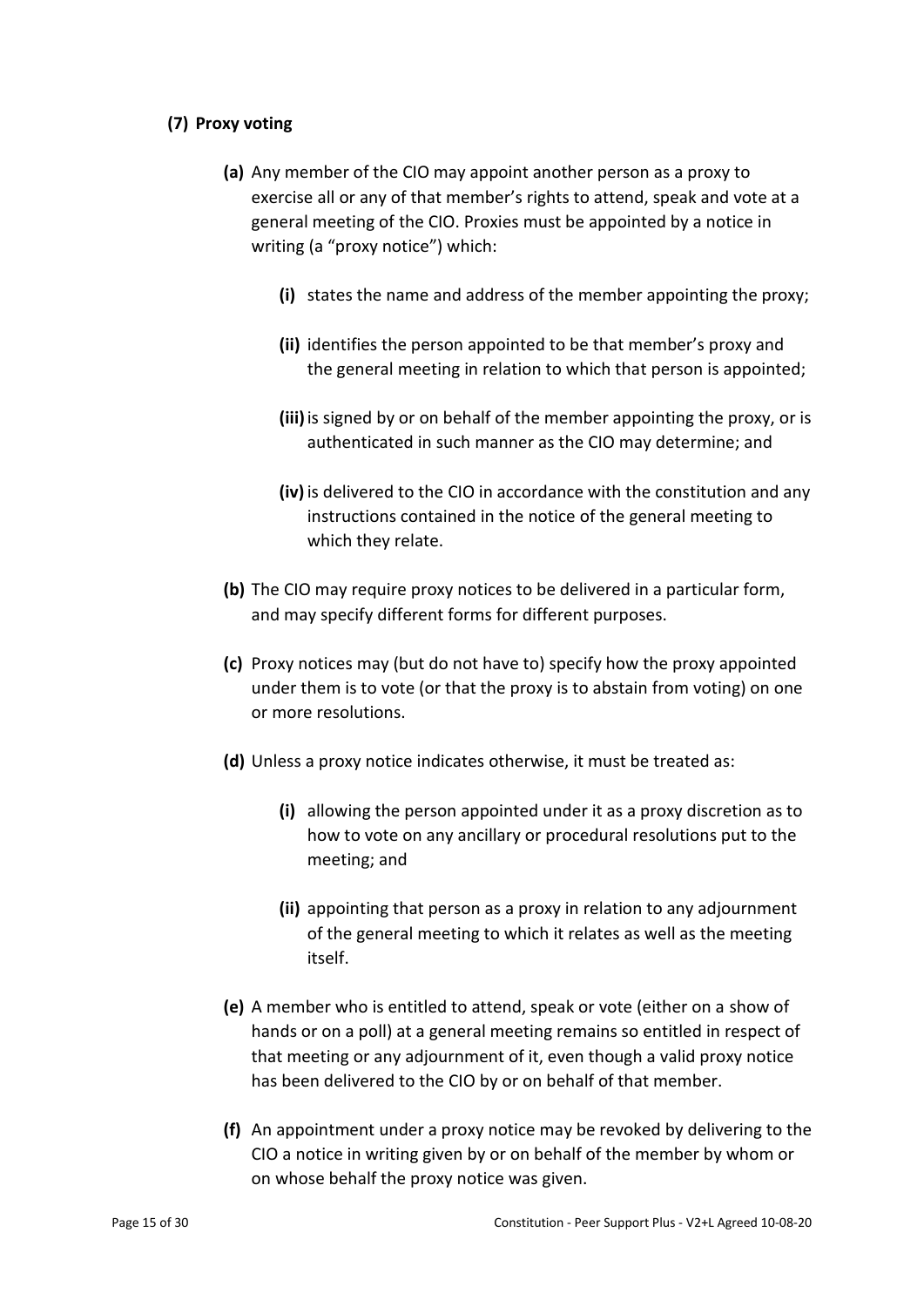- **(g)** A notice revoking a proxy appointment only takes effect if it is delivered before the start of the meeting or adjourned meeting to which it relates.
- **(h)** If a proxy notice is not signed or authenticated by the member appointing the proxy, it must be accompanied by written evidence that the person who signed or authenticated it on that member's behalf had authority to do so.

#### **(8) Postal Voting**

- **(a)** The CIO may, if the charity trustees so decide, allow the members to vote by post or electronic mail ("email") to elect charity trustees or to make a decision on any matter that is being decided at a general meeting of the members.
- **(b)** The charity trustees must appoint at least two persons independent of the CIO to serve as scrutineers to supervise the conduct of the postal/email ballot and the counting of votes.
- **(c)** If postal and/or email voting is to be allowed on a matter, the CIO must send to members of the CIO not less than 21 days before the deadline for receipt of votes cast in this way:
	- **(i)** a notice by email, if the member has agreed to receive notices in this way under clause 22 (Use of electronic communications), including an explanation of the purpose of the vote and the voting procedure to be followed by the member, and a voting form capable of being returned by email or post to the CIO, containing details of the resolution being put to a vote, or of the candidates for election, as applicable;
	- **(ii)** a notice by post to all other members, including a written explanation of the purpose of the postal vote and the voting procedure to be followed by the member; and a postal voting form containing details of the resolution being put to a vote, or of the candidates for election, as applicable.
- **(d)** The voting procedure must require all forms returned by post to be in an envelope with the member's name and signature, and nothing else, on the outside, inside another envelope addressed to 'The Scrutineers for Peer Support Plus', at the CIO's principal office or such other postal address as is specified in the voting procedure.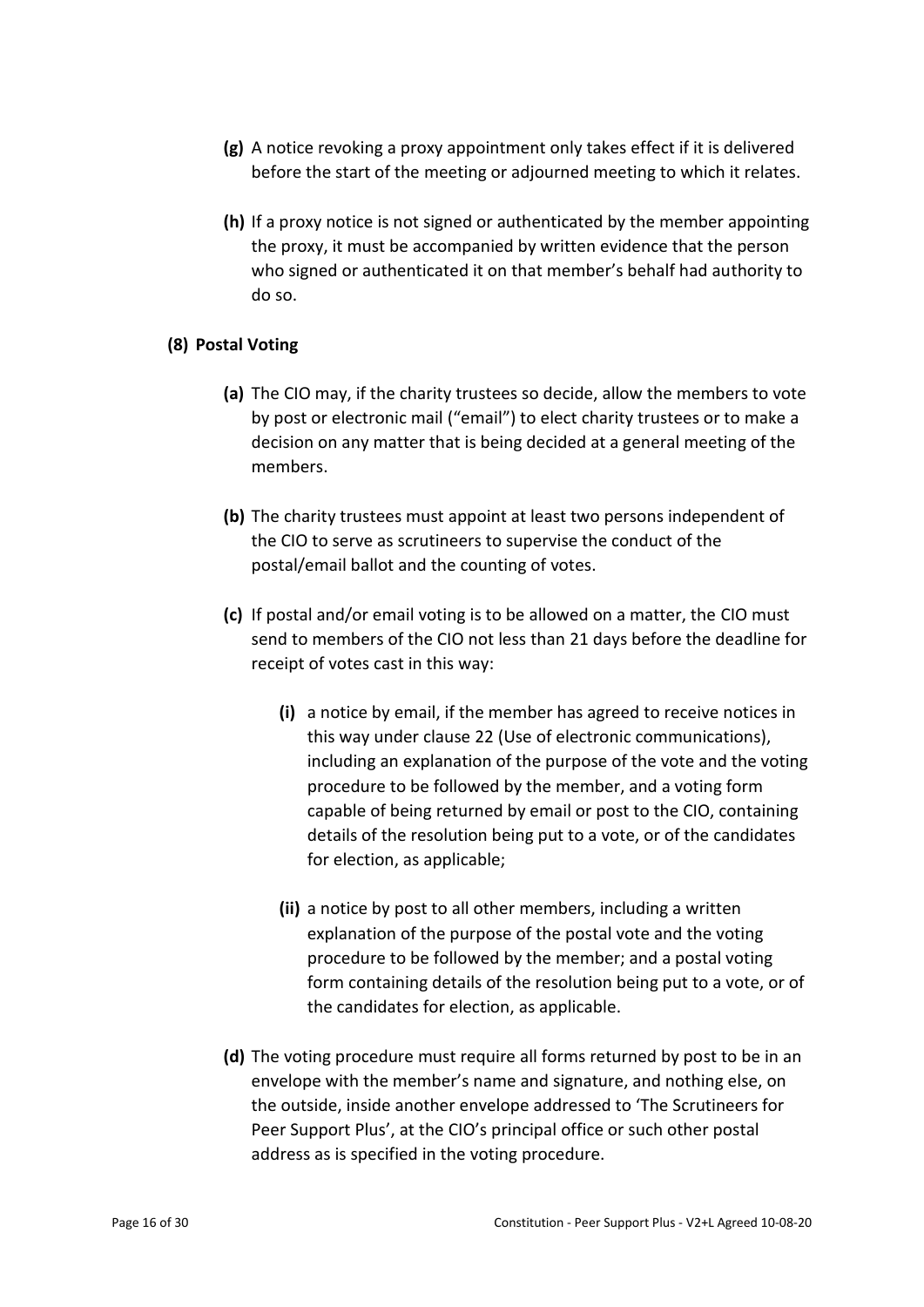- **(e)** The voting procedure for votes cast by email must require the member's name to be at the top of the email, and the email must be authenticated in the manner specified in the voting procedure.
- **(f)** Email votes must be returned to an email address used only for this purpose and must be accessed only by a scrutineer.
- **(g)** The voting procedure must specify the closing date and time for receipt of votes, and must state that any votes received after the closing date or not complying with the voting procedure will be invalid and not be counted.
- **(h)** The scrutineers must make a list of names of members casting valid votes, and a separate list of members casting votes which were invalid. These lists must be provided to a charity trustee or other person overseeing admission to, and voting at, the general meeting. A member who has cast a valid postal or email vote must not vote at the meeting, and must not be counted in the quorum for any part of the meeting on which he, she or it has already cast a valid vote. A member who has cast an invalid vote by post or email is allowed to vote at the meeting and counts towards the quorum.
- **(i)** For postal votes, the scrutineers must retain the internal envelopes (with the member's name and signature). For email votes, the scrutineers must cut off and retain any part of the email that includes the member's name. In each case, a scrutineer must record on this evidence of the member's name that the vote has been counted, or if the vote has been declared invalid, the reason for such declaration.
- **(j)** Votes cast by post or email must be counted by all the scrutineers before the meeting at which the vote is to be taken. The scrutineers must provide to the person chairing the meeting written confirmation of the number of valid votes received by post and email and the number of votes received which were invalid.
- (k) The scrutineers must not disclose the result of the postal/email ballot until after votes taken by hand or by poll at the meeting, or by poll after the meeting, have been counted. Only at this point shall the scrutineers declare the result of the valid votes received, and these votes shall be included in the declaration of the result of the vote.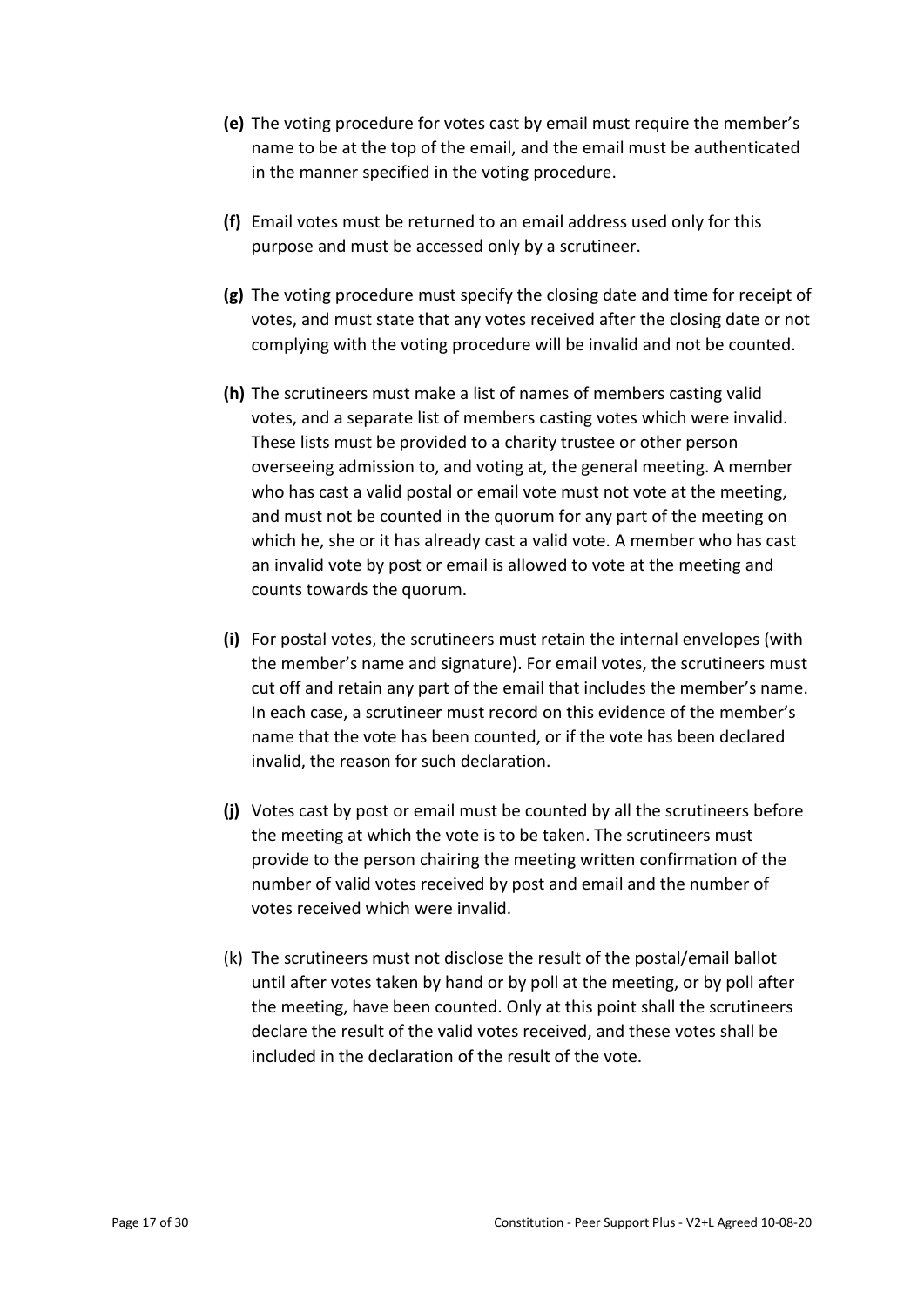- **(l)** Following the final declaration of the result of the vote, the scrutineers must provide to a charity trustee or other authorised person bundles containing the evidence of members submitting valid postal votes; evidence of members submitting valid email votes; evidence of invalid votes; the valid votes; and the invalid votes.
- **(m)** Any dispute about the conduct of a postal or email ballot must be referred initially to a panel set up by the charity trustees, to consist of two trustees and two persons independent of the CIO. If the dispute cannot be satisfactorily resolved by the panel, it must be referred to the Electoral Reform Services

#### **(9) Representation of organisations and corporate members**

An organisation or a corporate body that is a member of the CIO may, in accordance with its usual decision-making process, authorise a person to act as its representative at any general meeting of the CIO.

The representative is entitled to exercise the same powers on behalf of the organisation or corporate body as the organisation or corporate body could exercise as an individual member of the CIO.

## **(10) Adjournment of meetings**

The chair may with the consent of a meeting at which a quorum is present (and shall if so directed by the meeting) adjourn the meeting to another time and/or place. No business may be transacted at an adjourned meeting except business which could properly have been transacted at the original meeting.

## **12. Charity trustees**

## **(1) Functions and duties of charity trustees**

The charity trustees shall manage the affairs of the CIO and may for that purpose exercise all the powers of the CIO. It is the duty of each charity trustee:

**(a)** to exercise his or her powers and to perform his or her functions as a trustee of the CIO in the way he or she decides in good faith would be most likely to further the purposes of the CIO; and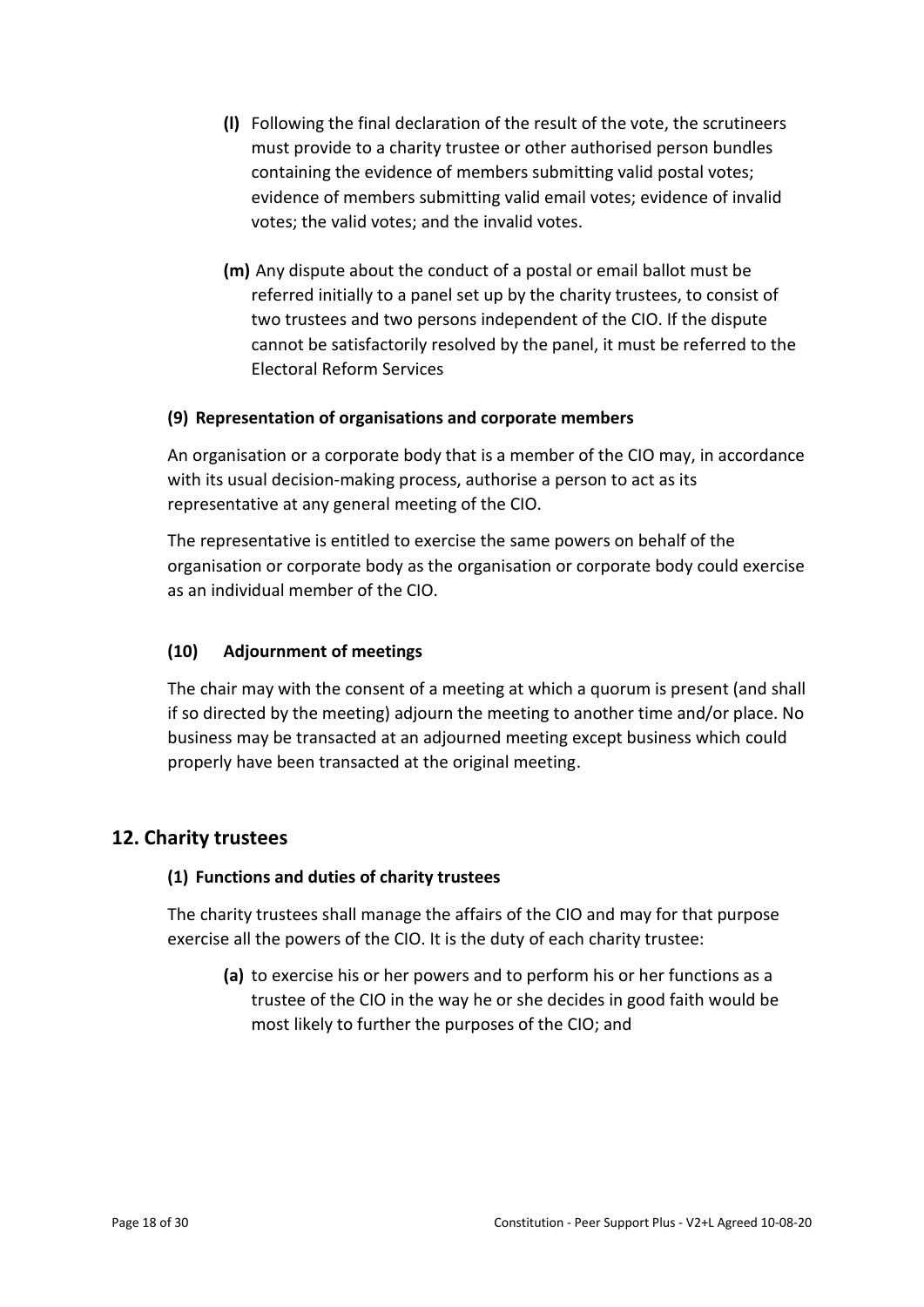- **(b)** to exercise, in the performance of those functions, such care and skill as is reasonable in the circumstances having regard in particular to:
	- **(i)** any special knowledge or experience that he or she has or holds himself or herself out as having; and
	- **(ii)** if he or she acts as a charity trustee of the CIO in the course of a business or profession, to any special knowledge or experience that it is reasonable to expect of a person acting in the course of that kind of business or profession.

#### **(2) Eligibility for trusteeship**

- **(a)** Every charity trustee must be a natural person.
- **(b)** No one may be appointed as a charity trustee:
	- if he or she is under the age of 16 years; or
	- if he or she would automatically cease to hold office under the provisions of clause 15(1)(f).
- **(c)** No one is entitled to act as a charity trustee whether on appointment or on any re-appointment until he or she has expressly acknowledged, in whatever way the charity trustees decide, his or her acceptance of the office of charity trustee.
- **(d)** At least one of the trustees of the CIO must be 18 years of age or over. If there is no trustee aged at least 18 years, the remaining trustee or trustees may act only to call a meeting of the charity trustees, or appoint a new charity trustee.
- **(e)** A simple majority of Trustees must have experience of self-managing their own mental health

#### **(3) Number of charity trustees**

- **(a)** There must be at least three charity trustees. If the number falls below this minimum, the remaining trustee or trustees may act only to call a meeting of the charity trustees, or appoint a new charity trustee
- (b) The maximum number of charity trustees is nine. The charity trustees may not appoint any charity trustee if as a result the number of charity trustees would exceed the maximum.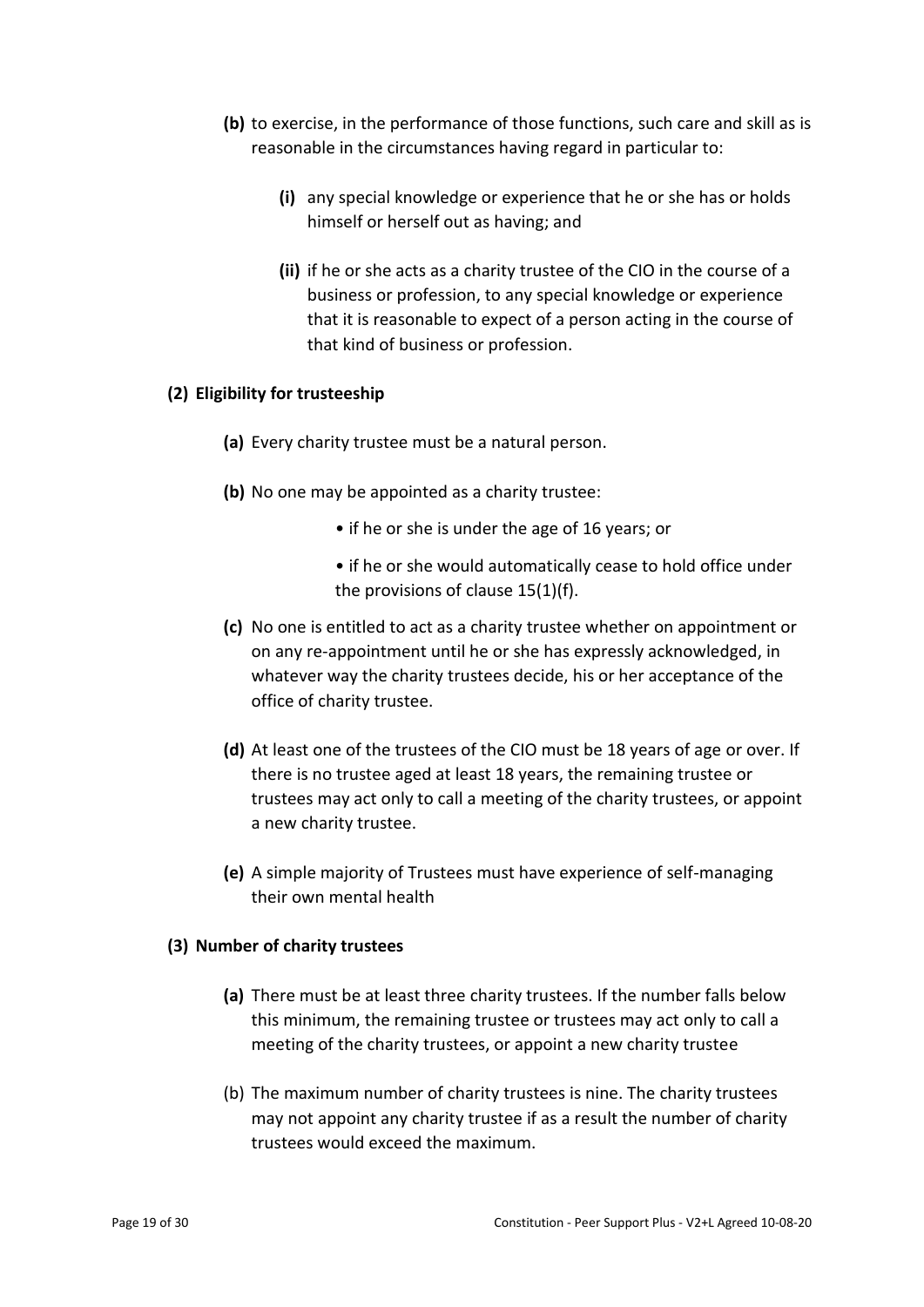#### **(4) First charity trustees**

The first charity trustees of the CIO are:

| Lisa Bamford       | (Chair)     |
|--------------------|-------------|
| David Donaldson    |             |
| Camilla Freeman    |             |
| Jane Richardson    | (Treasurer) |
| Georgina Rushworth | (Secretary) |

## **13. Appointment of charity trustees**

- **(1)** At the first annual general meeting of the members of the CIO all the charity trustees shall retire from office;
- **(2)** At every subsequent annual general meeting of the members of the CIO, onethird of the charity trustees shall retire from office. If the number of charity trustees is not three or a multiple of three, then the number nearest to one-third shall retire from office, but if there is only one charity trustee, he or she shall retire;
- **(3)** The charity trustees to retire by rotation shall be those who have been longest in office since their last appointment or reappointment. If any trustees were last appointed or reappointed on the same day those to retire shall (unless they otherwise agree among themselves) be determined by lot;
- **(4)** The vacancies so arising may be filled by the decision of the members at the annual general meeting; any vacancies not filled at the annual general meeting may be filled as provided in sub-clause (5) of this clause;
- **(5)** The members or the charity trustees may at any time decide to appoint a new charity trustee, whether in place of a charity trustee who has retired or been removed in accordance with clause 15 (Retirement and removal of charity trustees), or as an additional charity trustee, provided that the limit specified in clause 12(3) on the number of charity trustees would not as a result be exceeded;
- **(6)** A person so appointed by the members of the CIO shall retire in accordance with the provisions of sub-clauses (2) and (3) of this clause. A person so appointed by the charity trustees shall retire at the conclusion of the next annual general meeting after the date of his or her appointment, and shall not be counted for the purpose of determining which of the charity trustees is to retire by rotation at that meeting.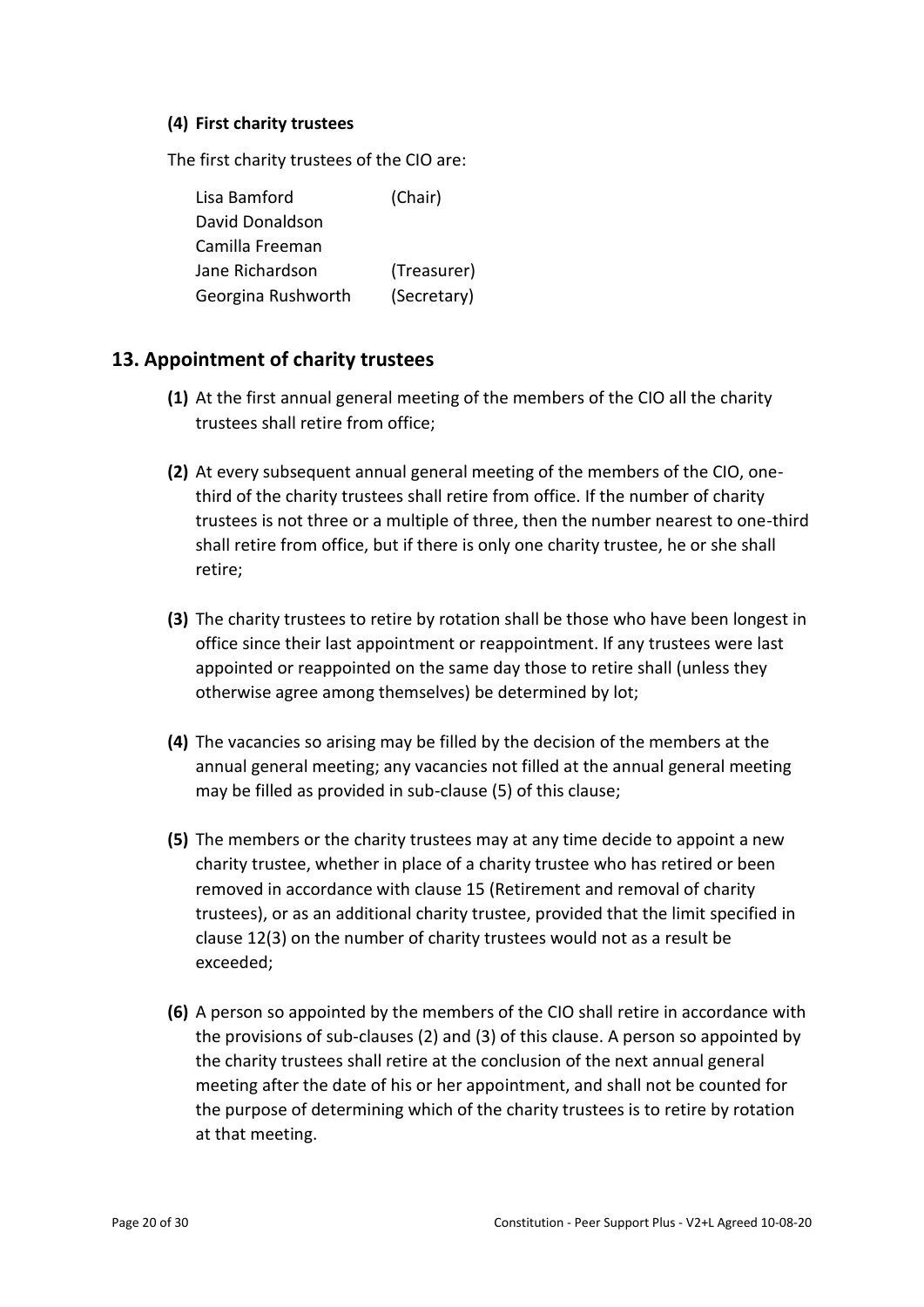## **14. Information for new charity trustees**

The charity trustees will make available to each new charity trustee, on or before his or her first appointment:

- **(a)** a copy of this constitution and any amendments made to it; and
- **(b)** a copy of the CIO's latest trustees' annual report and statement of accounts.

## **15. Retirement and removal of charity trustees**

**(1)** A charity trustee ceases to hold office if he or she:

- **(a)** retires by notifying the CIO in writing (but only if enough charity trustees will remain in office when the notice of resignation takes effect to form a quorum for meetings);
- **(b)** is absent without the permission of the charity trustees from all their meetings held within a period of six months and the trustees resolve that his or her office be vacated;
- **(c)** dies;
- **(d)** in the written opinion, given to the CIO, of a registered medical practitioner treating that person, has become physically or mentally incapable of acting as a trustee and may remain so for more than three months;
- **(e)** is removed by the members of the CIO in accordance with sub-clause (2) of this clause; or
- **(f)** is disqualified from acting as a charity trustee by virtue of section 178-180 of the Charities Act 2011 (or any statutory re-enactment or modification of that provision).
- (2) A charity trustee shall be removed from office if a resolution to remove that trustee is proposed at a general meeting of the members called for that purpose and properly convened in accordance with clause 11, and the resolution is passed by a two-thirds majority of votes cast at the meeting.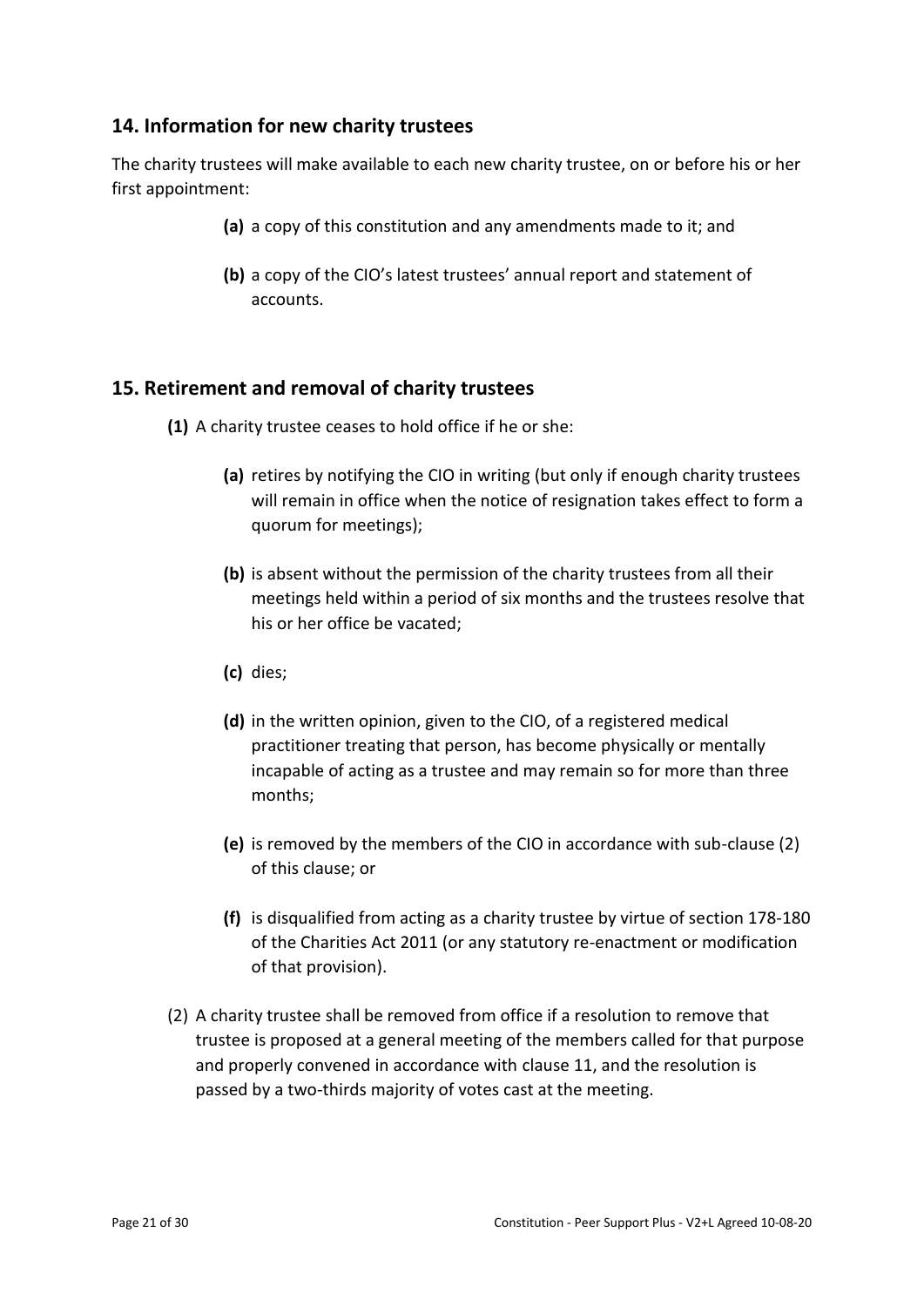**(3)** A resolution to remove a charity trustee in accordance with this clause shall not take effect unless the individual concerned has been given at least 14 clear days' notice in writing that the resolution is to be proposed, specifying the circumstances alleged to justify removal from office, and has been given a reasonable opportunity of making oral and/or written representations to the members of the CIO.

## **16. Reappointment of charity trustees**

Any person who retires as a charity trustee by rotation or by giving notice to the CIO is eligible for reappointment.

## **17. Taking of decisions by charity trustees**

Any decision may be taken either:

- at a meeting of the charity trustees; or
- by resolution in writing or electronic form agreed by a majority of all of the charity trustees, which may comprise either a single document or several documents containing the text of the resolution in like form to which the majority of all of the charity trustees has signified their agreement. Such a resolution shall be effective provided that:
	- $\circ$  a copy of the proposed resolution has been sent, at or as near as reasonably practicable to the same time, to all of the charity trustees; and
	- $\circ$  the majority of all of the charity trustees has signified agreement to the resolution in a document or documents which has or have been authenticated by their signature, by a statement of their identity accompanying the document or documents, or in such other manner as the charity trustees have previously resolved, and delivered to the CIO at its principal office or such other place as the trustees may resolve within 28 days of the circulation date.

## **18. Delegation by charity trustees**

**(1)** The charity trustees may delegate any of their powers or functions to a committee or committees, and, if they do, they must determine the terms and conditions on which the delegation is made. The charity trustees may at any time alter those terms and conditions, or revoke the delegation.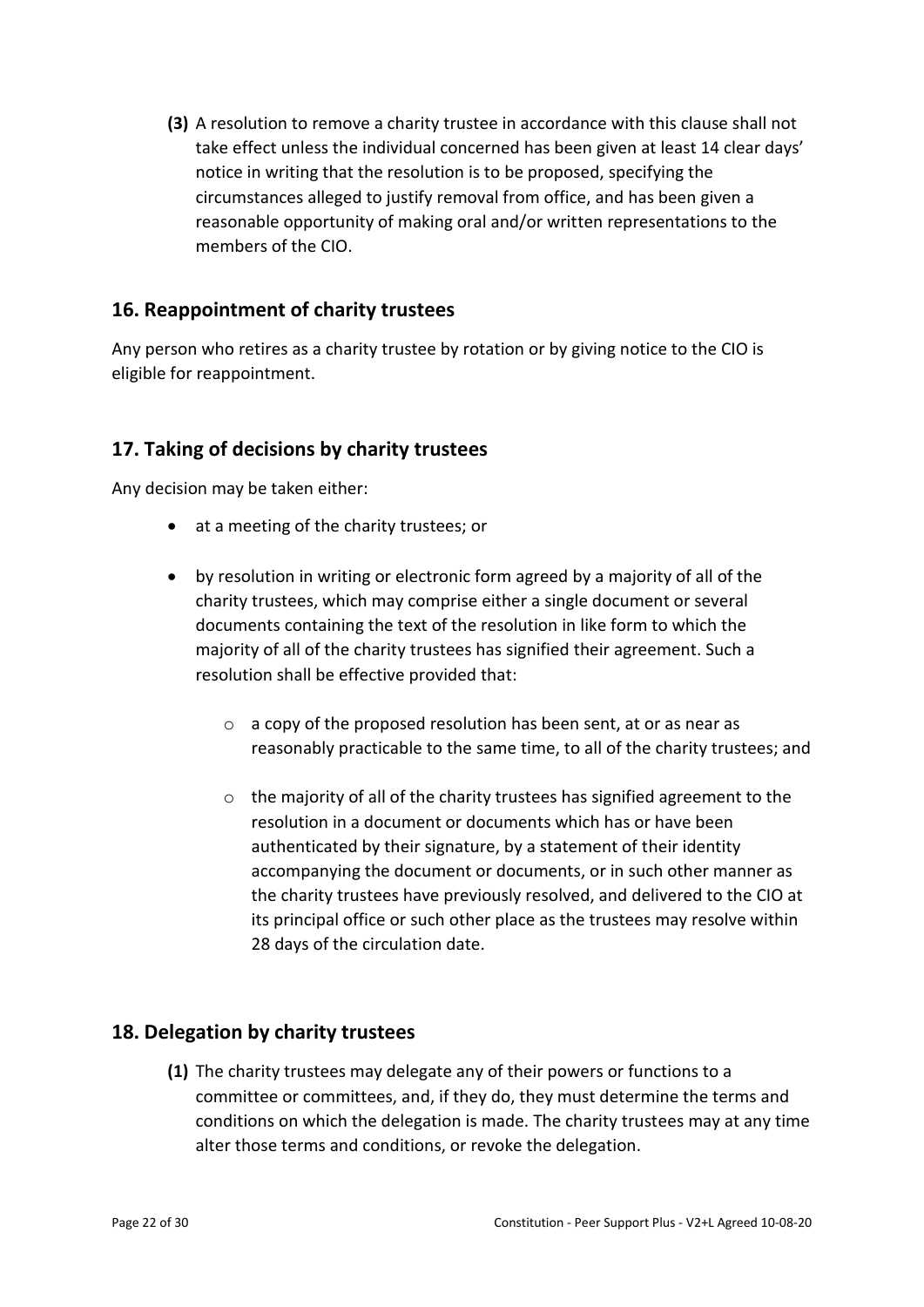- **(2)** This power is in addition to the power of delegation in the General Regulations and any other power of delegation available to the charity trustees, but is subject to the following requirements:
	- **(a)** a committee may consist of two or more persons, but at least one member of each committee must be a charity trustee;
	- **(b)** the acts and proceedings of any committee must be brought to the attention of the charity trustees as a whole as soon as is reasonably practicable; and
	- **(c)** the charity trustees shall from time to time review the arrangements which they have made for the delegation of their powers.

## **19. Meetings and proceedings of charity trustees**

## **(1) Calling meetings**

- **(a)** Any charity trustee may call a meeting of the charity trustees.
- **(b)** Subject to that, the charity trustees shall decide how their meetings are to be called, and what notice is required

## **(2) Chairing of meetings**

The charity trustees may appoint one of their number to chair their meetings and may at any time revoke such appointment. If no-one has been so appointed, or if the person appointed is unwilling to preside or is not present within 10 minutes after the time of the meeting, the charity trustees present may appoint one of their number to chair that meeting.

## **(3) Procedure at meetings**

- **(a)** No decision shall be taken at a meeting unless a quorum is present at the time when the decision is taken. The quorum is two charity trustees, or the number nearest to one third of the total number of charity trustees, whichever is greater, or such larger number as the charity trustees may decide from time to time. A charity trustee shall not be counted in the quorum present when any decision is made about a matter upon which he or she is not entitled to vote
- **(b)** Questions arising at a meeting shall be decided by a majority of those eligible to vote.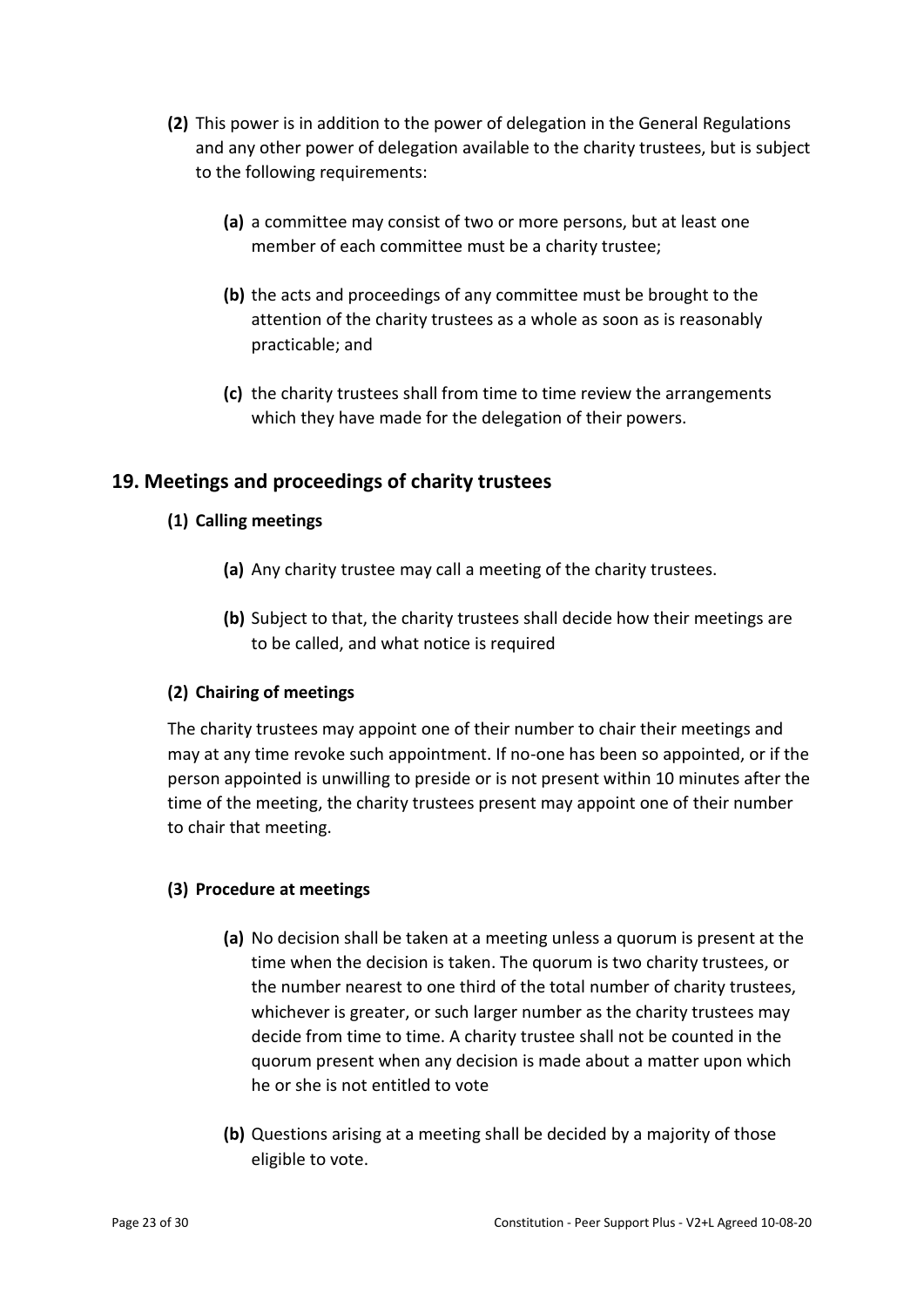**(c)** In the case of an equality of votes, the chair shall have a second or casting vote.

#### **(4) Participation in meetings by electronic means**

- **(a)** A meeting may be held by suitable electronic means agreed by the charity trustees in which each participant may communicate with all the other participants.
- **(b)** Any charity trustee participating at a meeting by suitable electronic means agreed by the charity trustees in which a participant or participants may communicate with all the other participants shall qualify as being present at the meeting.
- **(c)** Meetings held by electronic means must comply with rules for meetings, including chairing and the taking of minutes.

## **20. Saving provisions**

- **(1)** Subject to sub-clause (2) of this clause, all decisions of the charity trustees, or of a committee of charity trustees, shall be valid notwithstanding the participation in any vote of a charity trustee:
	- who was disqualified from holding office;
	- who had previously retired or who had been obliged by the constitution to vacate office;
	- who was not entitled to vote on the matter, whether by reason of a conflict of interest or otherwise;

if, without the vote of that charity trustee and that charity trustee being counted in the quorum, the decision has been made by a majority of the charity trustees at a quorate meeting.

**(2)** Sub-clause (1) of this clause does not permit a charity trustee to keep any benefit that may be conferred upon him or her by a resolution of the charity trustees or of a committee of charity trustees if, but for clause (1), the resolution would have been void, or if the charity trustee has not complied with clause 7 (Conflicts of interest).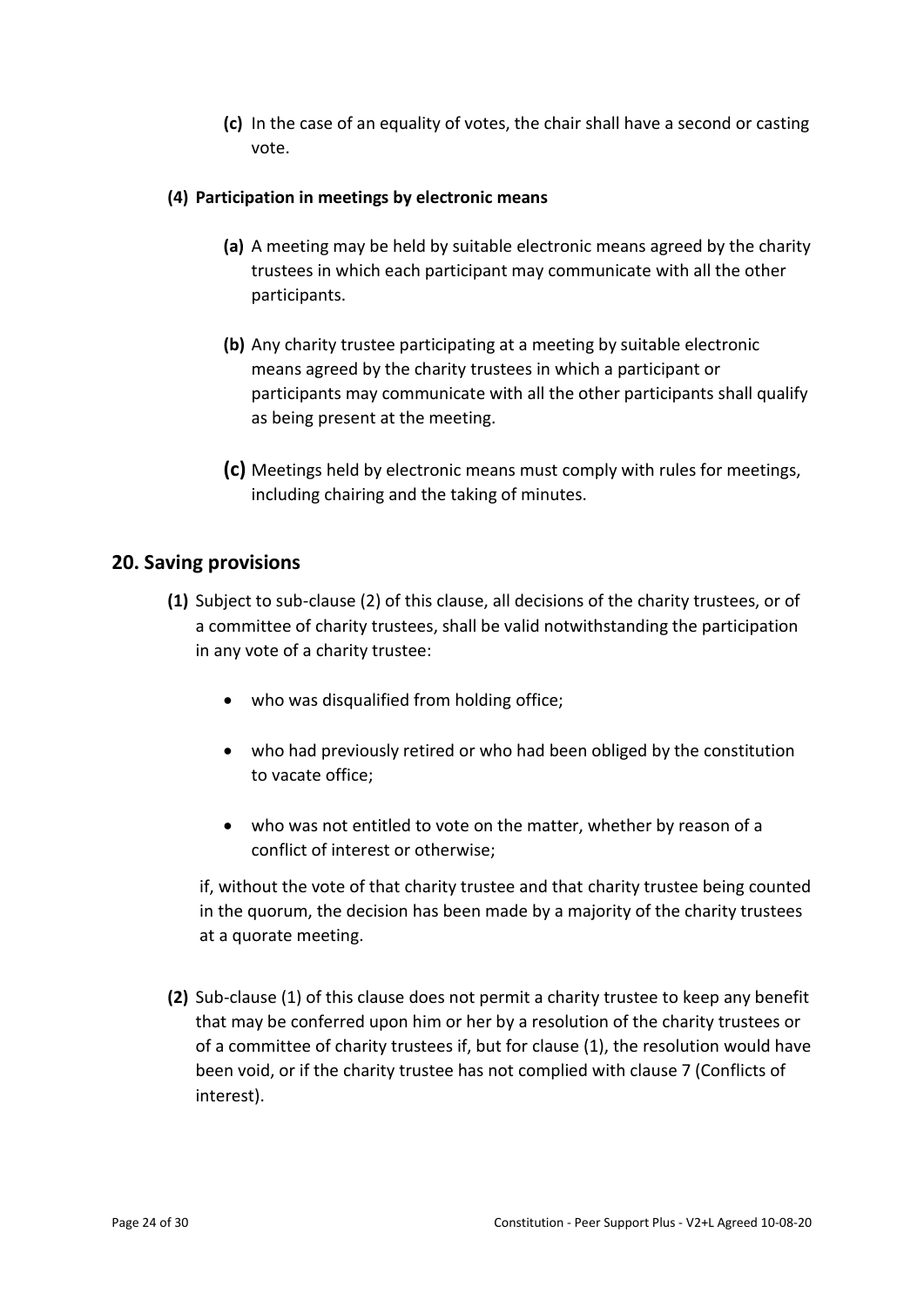## **21. Execution of documents**

- **(1)** The CIO shall execute documents either by signature or by affixing its seal (if it has one).
- **(2)** A document is validly executed by signature if it is signed by at least two of the charity trustees.
- **(3)** If the CIO has a seal:
	- **(a)** it must comply with the provisions of the General Regulations; and
	- **(b)** it must only be used by the authority of the charity trustees or of a committee of charity trustees duly authorised by the charity trustees. The charity trustees may determine who shall sign any document to which the seal is affixed and unless otherwise determined it shall be signed by two charity trustees.

## **22. Use of electronic communications**

- **(1)** The CIO will comply with the requirements of the Communications Provisions in the General Regulations and in particular:
	- **(a)** the requirement to provide within 21 days to any member on request a hard copy of any document or information sent to the member otherwise than in hard copy form;
	- **(b)** any requirements to provide information to the Commission in a particular form or manner.

#### **(2) To the CIO**

Any member or charity trustee of the CIO may communicate electronically with the CIO to an address specified by the CIO for the purpose, so long as the communication is authenticated in a manner which is satisfactory to the CIO.

#### **(3) By the CIO**

**(a)** Any member or charity trustee of the CIO, by providing the CIO with his or her email address or similar, is taken to have agreed to receive communications from the CIO in electronic form at that address, unless the member has indicated to the CIO his or her unwillingness to receive such communications in that form.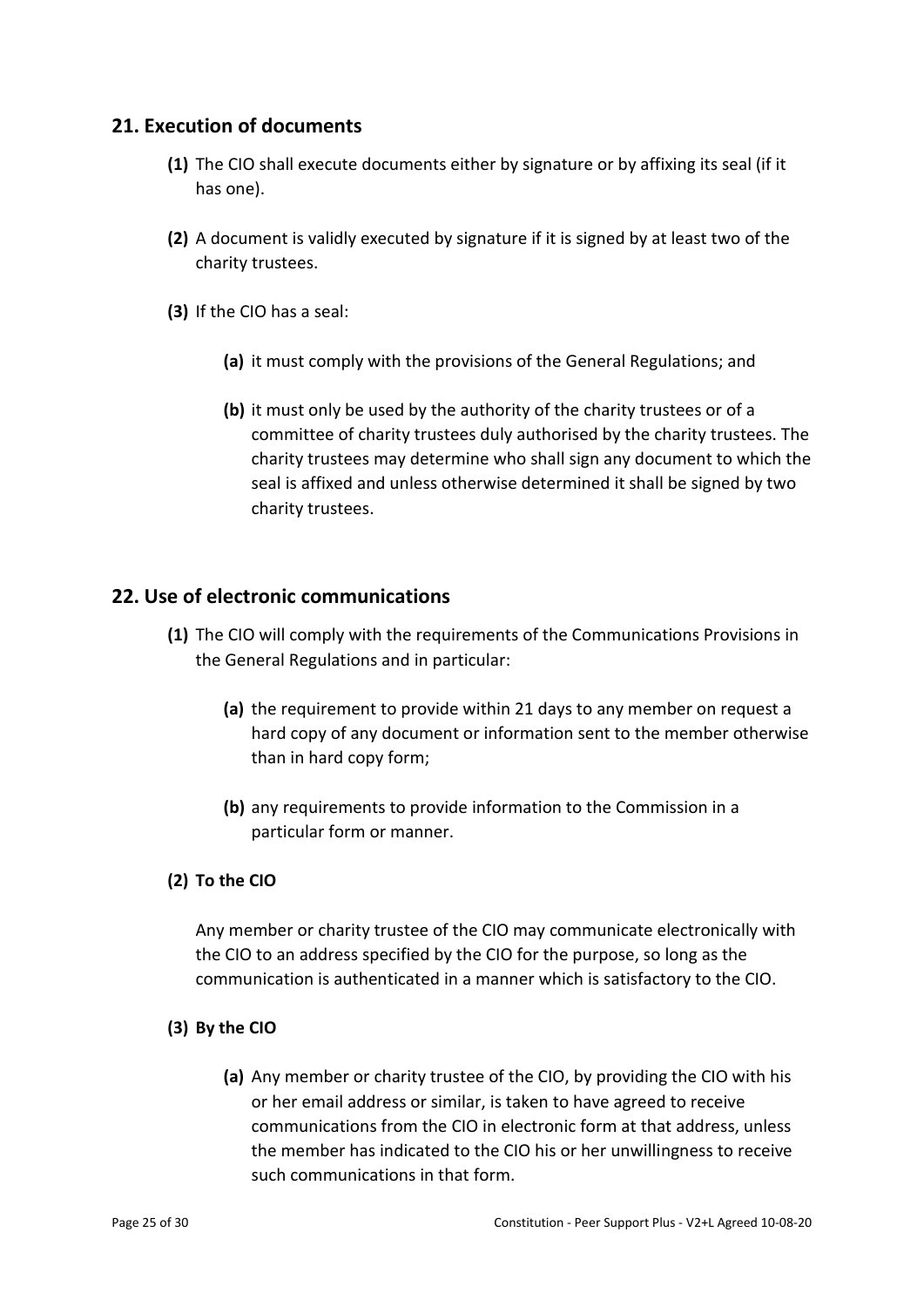- **(b)** The charity trustees may, subject to compliance with any legal requirements, by means of publication on its website:
	- **(i)** provide the members with the notice referred to in clause 11(3) (Notice of general meetings);
	- **(ii)** give charity trustees notice of their meetings in accordance with clause 19(1) (Calling meetings); and
	- **(iii)**submit any proposal to the members or charity trustees for decision by written resolution or postal vote in accordance with the CIO's powers under clauses: 10 (Members' decisions); 10(3) (Decisions taken by resolution in writing); 11(8) (Postal Voting).
- **(c)** The charity trustees must:
	- **(i)** take reasonable steps to ensure that members and charity trustees are promptly notified of the publication of any such notice or proposal;
	- **(ii)** send any such notice or proposal in hard copy form to any member or charity trustee who has not consented to receive communications in electronic form.

## **23. Keeping of Registers**

The CIO must comply with its obligations under the General Regulations in relation to the keeping of, and provision of access to, registers of its members and charity trustees.

## **24. Minutes**

The charity trustees must keep minutes of all:

- **(1)** appointments of officers made by the charity trustees;
- (2) proceedings at general meetings of the CIO;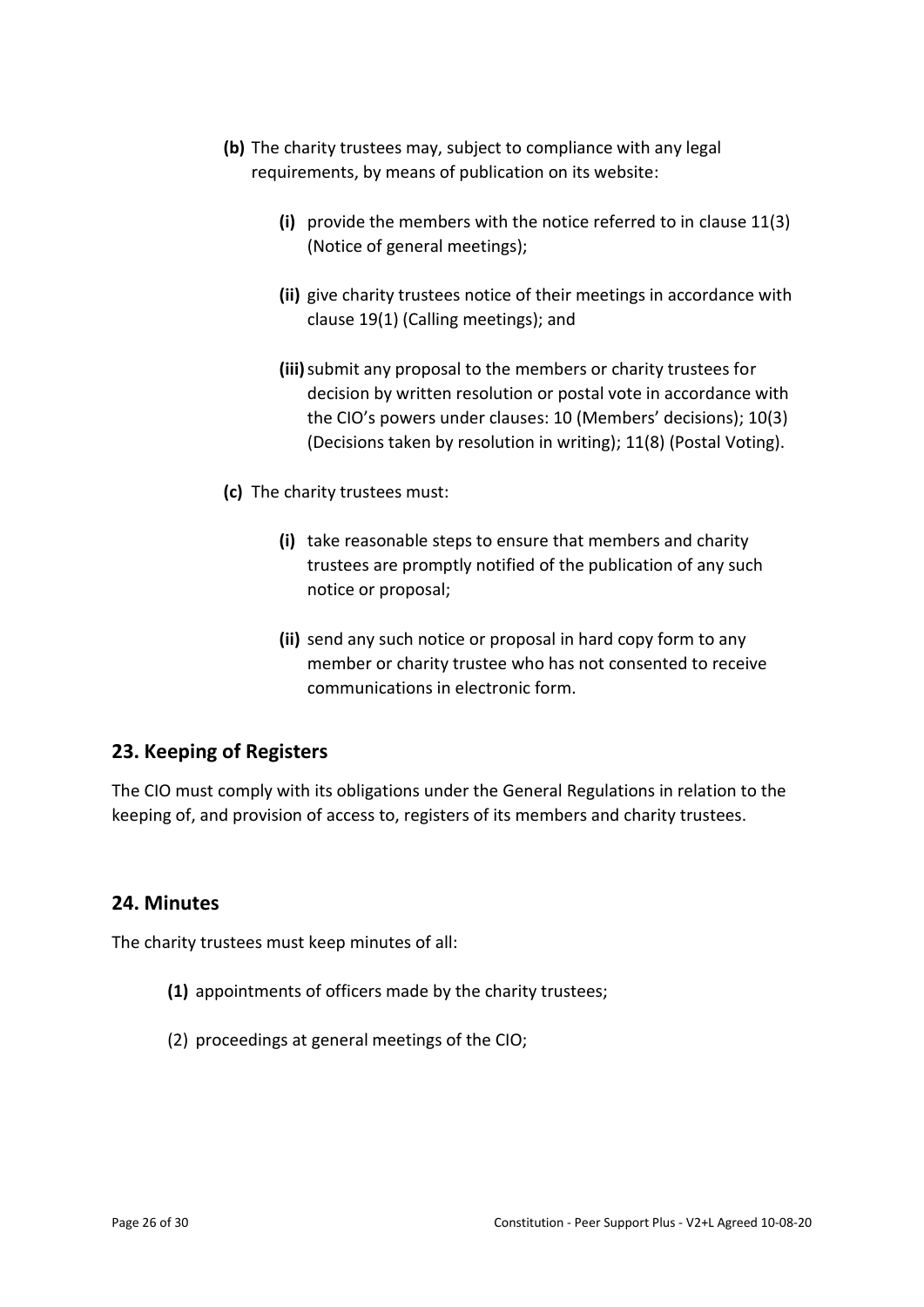**(3)** meetings of the charity trustees and committees of charity trustees including:

- the names of the trustees present at the meeting;
- the decisions made at the meetings; and
- where appropriate the reasons for the decisions;

**(4)** decisions made by the charity trustees otherwise than in meetings.

## **25. Accounting records, accounts, annual reports and returns, register maintenance**

- **(1)** The charity trustees must comply with the requirements of the Charities Act 2011 with regard to the keeping of accounting records, to the preparation and scrutiny of statements of accounts, and to the preparation of annual reports and returns. The statements of accounts, reports and returns must be sent to the Charity Commission, regardless of the income of the CIO, within 10 months of the financial year end.
- **(2)** The charity trustees must comply with their obligation to inform the Commission within 28 days of any change in the particulars of the CIO entered on the Central Register of Charities.

## **26. Rules**

The charity trustees may from time to time make such reasonable and proper rules or bye laws as they may deem necessary or expedient for the proper conduct and management of the CIO, but such rules or bye laws must not be inconsistent with any provision of this constitution. Copies of any such rules or bye laws currently in force must be made available to any member of the CIO on request.

## **27. Disputes**

If a dispute arises between members of the CIO about the validity or propriety of anything done by the members under this constitution, and the dispute cannot be resolved by agreement, the parties to the dispute must first try in good faith to settle the dispute by mediation before resorting to litigation.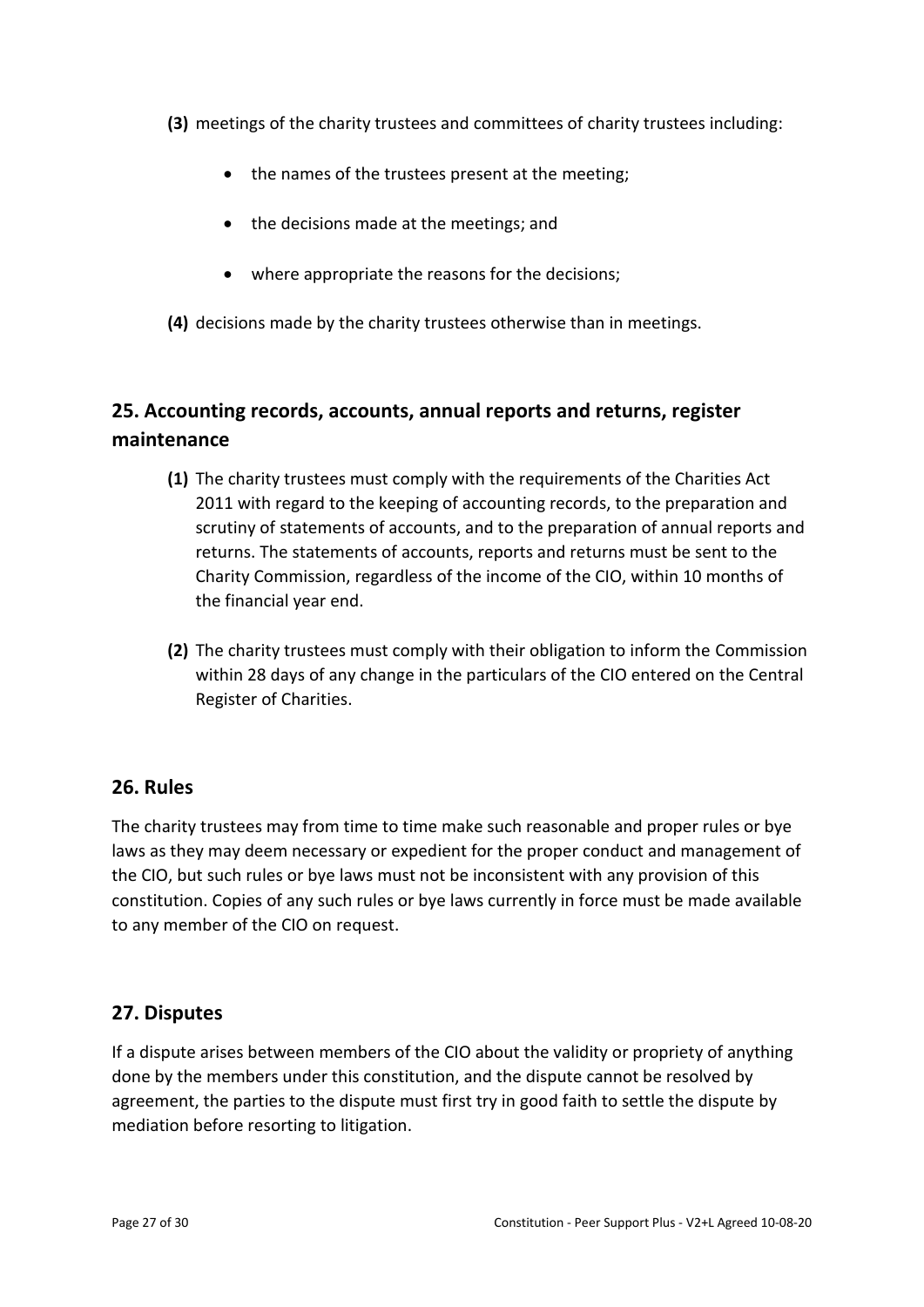## **28. Amendment of constitution**

As provided by clauses 224-227 of the Charities Act 2011:

- **(1)** This constitution can only be amended:
	- **(a)** by resolution agreed in writing by all members of the CIO; or
	- **(b)** by a resolution passed by a 75% majority of votes cast at a general meeting of the members of the CIO.
- **(2)** Any alteration of clause 3 (Objects), clause 29 (Voluntary winding up or dissolution), this clause, or of any provision where the alteration would provide authorisation for any benefit to be obtained by charity trustees or members of the CIO or persons connected with them, requires the prior written consent of the Charity Commission.
- **(3)** No amendment that is inconsistent with the provisions of the Charities Act 2011 or the General Regulations shall be valid.
- **(4)** A copy of any resolution altering the constitution, together with a copy of the CIO's constitution as amended, must be sent to the Commission within 15 days from the date on which the resolution is passed. The amendment does not take effect until it has been recorded in the Register of Charities.

## **29. Voluntary winding up or dissolution**

- **(1)** As provided by the Dissolution Regulations, the CIO may be dissolved by resolution of its members. Any decision by the members to wind up or dissolve the CIO can only be made:
	- **(a)** at a general meeting of the members of the CIO called in accordance with clause 11 (Meetings of Members), of which not less than 14 days' notice has been given to those eligible to attend and vote:
		- **(i)** by a resolution passed by a 75% majority of those voting, or
		- **(ii)** by a resolution passed by decision taken without a vote and without any expression of dissent in response to the question put to the general meeting; or
	- **(b)** by a resolution agreed in writing by all members of the CIO.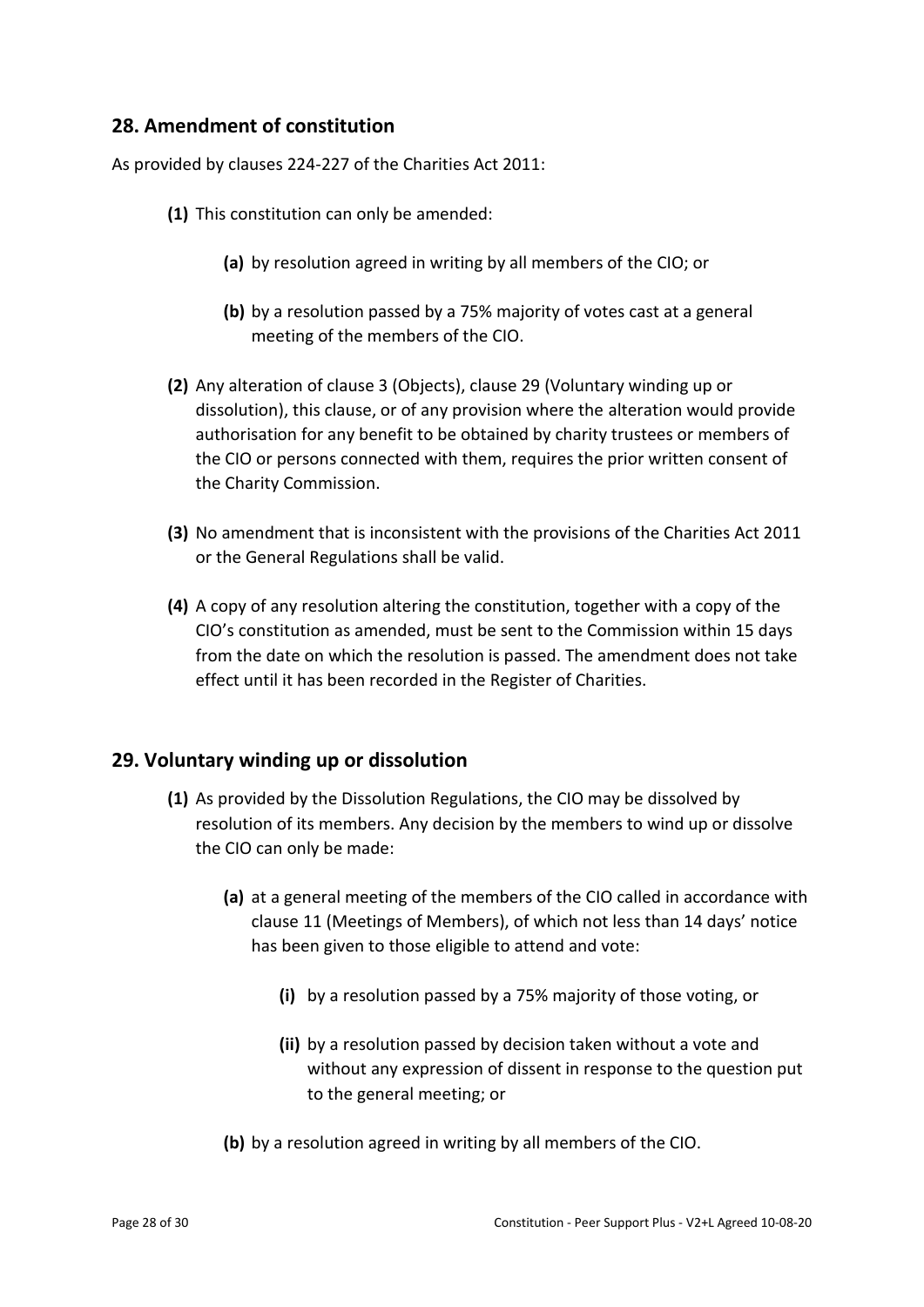- **(2)** Subject to the payment of all the CIO's debts:
	- **(a)** Any resolution for the winding up of the CIO, or for the dissolution of the CIO without winding up, may contain a provision directing how any remaining assets of the CIO shall be applied.
	- **(b)** If the resolution does not contain such a provision, the charity trustees must decide how any remaining assets of the CIO shall be applied.
	- **(c)** In either case the remaining assets must be applied for charitable purposes the same as or similar to those of the CIO.
- **(3)** The CIO must observe the requirements of the Dissolution Regulations in applying to the Commission for the CIO to be removed from the Register of Charities, and in particular:
	- **(a)** the charity trustees must send with their application to the Commission:
		- **(i)** a copy of the resolution passed by the members of the CIO;
		- **(ii)** a declaration by the charity trustees that any debts and other liabilities of the CIO have been settled or otherwise provided for in full; and
		- **(iii)** a statement by the charity trustees setting out the way in which any property of the CIO has been or is to be applied prior to its dissolution in accordance with this constitution;
	- **(b)** the charity trustees must ensure that a copy of the application is sent within seven days to every member and employee of the CIO, and to any charity trustee of the CIO who was not privy to the application.
- **(4)** If the CIO is to be wound up or dissolved in any other circumstances, the provisions of the Dissolution Regulations must be followed.